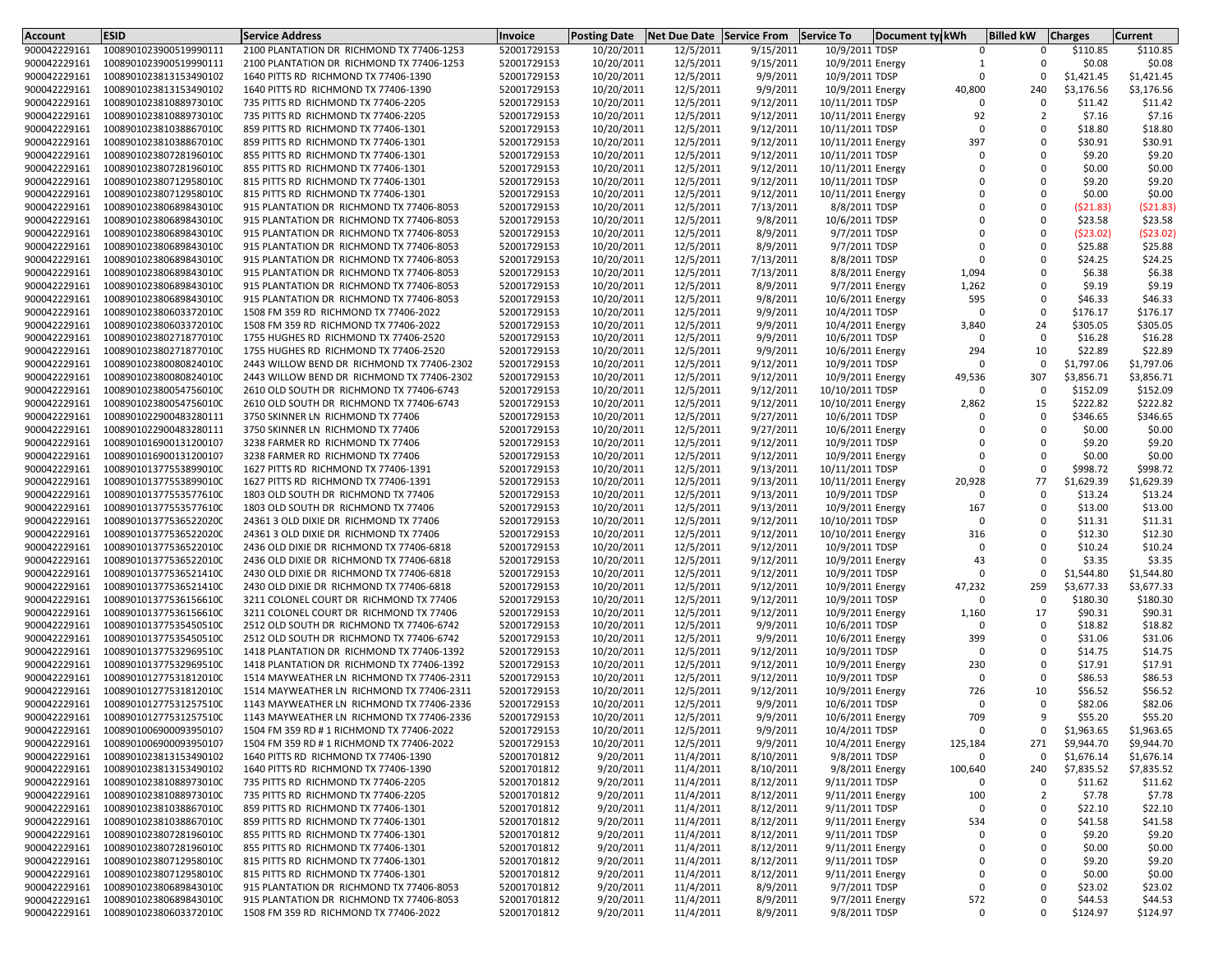| 900042229161 | 1008901023806033720100              | 1508 FM 359 RD RICHMOND TX 77406-2022      | 52001701812 | 9/20/2011 | 11/4/2011 | 8/9/2011  | 9/8/2011 Energy  | 4,800       | 0        | \$381.31   | \$381.31   |
|--------------|-------------------------------------|--------------------------------------------|-------------|-----------|-----------|-----------|------------------|-------------|----------|------------|------------|
| 900042229161 | 1008901023802718770100              | 1755 HUGHES RD RICHMOND TX 77406-2520      | 52001701812 | 9/20/2011 | 11/4/2011 | 8/10/2011 | 9/8/2011 TDSP    | $\Omega$    | $\Omega$ | \$16.71    | \$16.71    |
| 900042229161 | 1008901023802718770100              | 1755 HUGHES RD RICHMOND TX 77406-2520      | 52001701812 | 9/20/2011 | 11/4/2011 | 8/10/2011 | 9/8/2011 Energy  | 311         | 10       | \$24.21    | \$24.21    |
| 900042229161 | 1008901023800808240100              | 2443 WILLOW BEND DR RICHMOND TX 77406-2302 | 52001701812 | 9/20/2011 | 11/4/2011 | 8/11/2011 | 9/11/2011 TDSP   | $\Omega$    | 0        | \$1,829.73 | \$1,829.73 |
| 900042229161 | 1008901023800808240100              | 2443 WILLOW BEND DR RICHMOND TX 77406-2302 | 52001701812 | 9/20/2011 | 11/4/2011 | 8/11/2011 | 9/11/2011 Energy | 57,216      | 307      | \$4,454.66 | \$4,454.66 |
| 900042229161 | 1008901023800547560100              | 2610 OLD SOUTH DR RICHMOND TX 77406-6743   | 52001701812 | 9/20/2011 | 11/4/2011 | 8/11/2011 | 9/11/2011 TDSP   | $\Omega$    | 0        | \$194.86   | \$194.86   |
| 900042229161 | 1008901023800547560100              |                                            | 52001701812 | 9/20/2011 | 11/4/2011 | 8/11/2011 | 9/11/2011 Energy | 3,226       | 15       | \$251.17   | \$251.17   |
|              |                                     | 2610 OLD SOUTH DR RICHMOND TX 77406-6743   |             |           |           |           |                  |             |          |            |            |
| 900042229161 | 1008901016900131200107              | 3238 FARMER RD RICHMOND TX 77406           | 52001701812 | 9/20/2011 | 11/4/2011 | 8/12/2011 | 9/11/2011 TDSP   |             | $\Omega$ | \$9.20     | \$9.20     |
| 900042229161 | 1008901016900131200107              | 3238 FARMER RD RICHMOND TX 77406           | 52001701812 | 9/20/2011 | 11/4/2011 | 8/12/2011 | 9/11/2011 Energy | $\Omega$    | $\Omega$ | \$0.00     | \$0.00     |
| 900042229161 | 1008901013775538990100              | 1627 PITTS RD RICHMOND TX 77406-1391       | 52001701812 | 9/20/2011 | 11/4/2011 | 8/10/2011 | 9/12/2011 TDSP   | $\Omega$    | $\Omega$ | \$1,666.79 | \$1,666.79 |
| 900042229161 | 1008901013775538990100              | 1627 PITTS RD RICHMOND TX 77406-1391       | 52001701812 | 9/20/2011 | 11/4/2011 | 8/10/2011 | 9/12/2011 Energy | 41,472      | 288      | \$3,228.88 | \$3,228.88 |
| 900042229161 | 1008901013775535776100              | 1803 OLD SOUTH DR RICHMOND TX 77406        | 52001701812 | 9/20/2011 | 11/4/2011 | 8/12/2011 | 9/12/2011 TDSP   | $\Omega$    | $\Omega$ | \$13.70    | \$13.70    |
| 900042229161 | 1008901013775535776100              | 1803 OLD SOUTH DR RICHMOND TX 77406        | 52001701812 | 9/20/2011 | 11/4/2011 | 8/12/2011 | 9/12/2011 Energy | 187         | $\Omega$ | \$14.55    | \$14.55    |
| 900042229161 | 1008901013775365220200              | 24361 3 OLD DIXIE DR RICHMOND TX 77406     | 52001701812 | 9/20/2011 | 11/4/2011 | 8/11/2011 | 9/11/2011 TDSP   | $\Omega$    | 0        | \$11.31    | \$11.31    |
| 900042229161 | 1008901013775365220200              |                                            |             |           | 11/4/2011 | 8/11/2011 |                  |             | 0        | \$12.30    | \$12.30    |
|              |                                     | 24361 3 OLD DIXIE DR RICHMOND TX 77406     | 52001701812 | 9/20/2011 |           |           | 9/11/2011 Energy | 316         |          |            |            |
| 900042229161 | 1008901013775365220100              | 2436 OLD DIXIE DR RICHMOND TX 77406-6818   | 52001701812 | 9/20/2011 | 11/4/2011 | 8/12/2011 | 9/11/2011 TDSP   | $\Omega$    | $\Omega$ | \$10.31    | \$10.31    |
| 900042229161 | 1008901013775365220100              | 2436 OLD DIXIE DR RICHMOND TX 77406-6818   | 52001701812 | 9/20/2011 | 11/4/2011 | 8/12/2011 | 9/11/2011 Energy | 46          | $\Omega$ | \$3.59     | \$3.59     |
| 900042229161 | 1008901013775365214100              | 2430 OLD DIXIE DR RICHMOND TX 77406-6818   | 52001701812 | 9/20/2011 | 11/4/2011 | 8/12/2011 | 9/11/2011 TDSP   | $\Omega$    | 0        | \$1,438.27 | \$1,438.27 |
| 900042229161 | 1008901013775365214100              | 2430 OLD DIXIE DR RICHMOND TX 77406-6818   | 52001701812 | 9/20/2011 | 11/4/2011 | 8/12/2011 | 9/11/2011 Energy | 77,184      | 202      | \$6,009.31 | \$6,009.31 |
| 900042229161 | 1008901013775361566100              | 3211 COLONEL COURT DR RICHMOND TX 77406    | 52001701812 | 9/20/2011 | 11/4/2011 | 8/11/2011 | 9/11/2011 TDSP   | $\Omega$    | $\Omega$ | \$181.02   | \$181.02   |
| 900042229161 | 1008901013775361566100              | 3211 COLONEL COURT DR RICHMOND TX 77406    | 52001701812 | 9/20/2011 | 11/4/2011 | 8/11/2011 | 9/11/2011 Energy | 1,331       | 17       | \$103.62   | \$103.62   |
| 900042229161 | 1008901013775354505100              | 2512 OLD SOUTH DR RICHMOND TX 77406-6742   | 52001701812 | 9/20/2011 | 11/4/2011 | 8/11/2011 | 9/8/2011 TDSP    | $\Omega$    | $\Omega$ | \$18.47    | \$18.47    |
| 900042229161 | 1008901013775354505100              | 2512 OLD SOUTH DR RICHMOND TX 77406-6742   | 52001701812 | 9/20/2011 | 11/4/2011 | 8/11/2011 | 9/8/2011 Energy  | 384         | $\Omega$ | \$29.90    | \$29.90    |
|              |                                     |                                            |             |           |           |           |                  | $\Omega$    | 0        |            |            |
| 900042229161 | 1008901013775329695100              | 1418 PLANTATION DR RICHMOND TX 77406-1392  | 52001701812 | 9/20/2011 | 11/4/2011 | 8/11/2011 | 9/11/2011 TDSP   |             |          | \$15.72    | \$15.72    |
| 900042229161 | 1008901013775329695100              | 1418 PLANTATION DR RICHMOND TX 77406-1392  | 52001701812 | 9/20/2011 | 11/4/2011 | 8/11/2011 | 9/11/2011 Energy | 270         | 0        | \$21.03    | \$21.03    |
| 900042229161 | 1008901012775318120100              | 1514 MAYWEATHER LN RICHMOND TX 77406-2311  | 52001701812 | 9/20/2011 | 11/4/2011 | 8/11/2011 | 9/11/2011 TDSP   | $\Omega$    | 0        | \$87.03    | \$87.03    |
| 900042229161 | 1008901012775318120100              | 1514 MAYWEATHER LN RICHMOND TX 77406-2311  | 52001701812 | 9/20/2011 | 11/4/2011 | 8/11/2011 | 9/11/2011 Energy | 815         | 10       | \$63.46    | \$63.46    |
| 900042229161 | 1008901012775312575100              | 1143 MAYWEATHER LN RICHMOND TX 77406-2336  | 52001701812 | 9/20/2011 | 11/4/2011 | 8/10/2011 | 9/8/2011 TDSP    | $\Omega$    | 0        | \$99.38    | \$99.38    |
| 900042229161 | 1008901012775312575100              | 1143 MAYWEATHER LN RICHMOND TX 77406-2336  | 52001701812 | 9/20/2011 | 11/4/2011 | 8/10/2011 | 9/8/2011 Energy  | 745         | 12       | \$58.01    | \$58.01    |
| 900042229161 | 1008901006900093950107              | 1504 FM 359 RD # 1 RICHMOND TX 77406-2022  | 52001701812 | 9/20/2011 | 11/4/2011 | 8/9/2011  | 9/8/2011 TDSP    | $\Omega$    | $\Omega$ | \$1,900.28 | \$1,900.28 |
| 900042229161 | 1008901006900093950107              | 1504 FM 359 RD # 1 RICHMOND TX 77406-2022  | 52001701812 | 9/20/2011 | 11/4/2011 | 8/9/2011  | 9/8/2011 Energy  | 124,800     | 259      | \$9,914.19 | \$9,914.19 |
| 900042229161 | 1008901023813153490102              | 1640 PITTS RD RICHMOND TX 77406-1390       | 52001677384 | 8/19/2011 | 10/3/2011 | 7/8/2011  | 8/9/2011 TDSP    | $\Omega$    | $\Omega$ | \$1,584.74 | \$1,584.74 |
|              |                                     |                                            |             |           |           |           |                  |             |          |            |            |
| 900042229161 | 1008901023813153490102              | 1640 PITTS RD RICHMOND TX 77406-1390       | 52001677384 | 8/19/2011 | 10/3/2011 | 7/8/2011  | 8/9/2011 Energy  | 68,640      | 240      | \$5,344.10 | \$5,344.10 |
| 900042229161 | 1008901023810889730100              | 735 PITTS RD RICHMOND TX 77406-2205        | 52001677384 | 8/19/2011 | 10/3/2011 | 7/13/2011 | 8/11/2011 TDSP   | $\Omega$    | 0        | \$9.67     | \$9.67     |
| 900042229161 | 1008901023810889730100              | 735 PITTS RD RICHMOND TX 77406-2205        | 52001677384 | 8/19/2011 | 10/3/2011 | 7/13/2011 | 8/11/2011 Energy | 97          | 2        | \$7.55     | \$7.55     |
| 900042229161 | 1008901023810388670100              | 859 PITTS RD RICHMOND TX 77406-1301        | 52001677384 | 8/19/2011 | 10/3/2011 | 7/13/2011 | 8/11/2011 TDSP   | $\Omega$    | $\Omega$ | \$23.60    | \$23.60    |
| 900042229161 | 1008901023810388670100              | 859 PITTS RD RICHMOND TX 77406-1301        | 52001677384 | 8/19/2011 | 10/3/2011 | 7/13/2011 | 8/11/2011 Energy | 566         | $\Omega$ | \$44.06    | \$44.06    |
| 900042229161 | 1008901023807281960100              | 855 PITTS RD RICHMOND TX 77406-1301        | 52001677384 | 8/19/2011 | 10/3/2011 | 7/13/2011 | 8/11/2011 TDSP   | $\Omega$    | $\Omega$ | \$6.79     | \$6.79     |
| 900042229161 | 1008901023807281960100              | 855 PITTS RD RICHMOND TX 77406-1301        | 52001677384 | 8/19/2011 | 10/3/2011 | 7/13/2011 | 8/11/2011 Energy | $\Omega$    | $\Omega$ | \$0.00     | \$0.00     |
| 900042229161 | 1008901023807129580100              | 815 PITTS RD RICHMOND TX 77406-1301        | 52001677384 | 8/19/2011 | 10/3/2011 | 7/13/2011 | 8/11/2011 TDSP   | $\Omega$    | $\Omega$ | \$6.79     | \$6.79     |
| 900042229161 | 1008901023807129580100              | 815 PITTS RD RICHMOND TX 77406-1301        | 52001677384 | 8/19/2011 | 10/3/2011 | 7/13/2011 |                  | $\Omega$    | 0        | \$0.00     | \$0.00     |
|              |                                     |                                            |             |           |           |           | 8/11/2011 Energy |             |          |            |            |
| 900042229161 | 1008901023806898430100              | 915 PLANTATION DR RICHMOND TX 77406-8053   | 52001677384 | 8/19/2011 | 10/3/2011 | 7/13/2011 | 8/8/2011 TDSP    | $\Omega$    | $\Omega$ | \$21.83    | \$21.83    |
| 900042229161 | 1008901023806898430100              | 915 PLANTATION DR RICHMOND TX 77406-8053   | 52001677384 | 8/19/2011 | 10/3/2011 | 7/13/2011 | 8/8/2011 Energy  | 506         | $\Omega$ | \$39.40    | \$39.40    |
| 900042229161 | 1008901023806033720100              | 1508 FM 359 RD RICHMOND TX 77406-2022      | 52001677384 | 8/19/2011 | 10/3/2011 | 7/11/2011 | 8/8/2011 TDSP    | $\Omega$    | 0        | \$111.10   | \$111.10   |
| 900042229161 | 1008901023806033720100              | 1508 FM 359 RD RICHMOND TX 77406-2022      | 52001677384 | 8/19/2011 | 10/3/2011 | 7/11/2011 | 8/8/2011 Energy  | 4,320       | 0        | \$343.18   | \$343.18   |
| 900042229161 | 1008901023802718770100              | 1755 HUGHES RD RICHMOND TX 77406-2520      | 52001677384 | 8/19/2011 | 10/3/2011 | 7/8/2011  | 8/9/2011 TDSP    | $\Omega$    | 0        | \$23.45    | \$23.45    |
| 900042229161 | 1008901023802718770100              | 1755 HUGHES RD RICHMOND TX 77406-2520      | 52001677384 | 8/19/2011 | 10/3/2011 | 7/8/2011  | 8/9/2011 Energy  | 561         | 10       | \$43.67    | \$43.67    |
| 900042229161 | 1008901023800808240100              | 2443 WILLOW BEND DR RICHMOND TX 77406-2302 | 52001677384 | 8/19/2011 | 10/3/2011 | 7/13/2011 | 8/10/2011 TDSP   | $\Omega$    | 0        | \$1,775.24 | \$1,775.24 |
| 900042229161 | 1008901023800808240100              | 2443 WILLOW BEND DR RICHMOND TX 77406-2302 | 52001677384 | 8/19/2011 | 10/3/2011 | 7/13/2011 | 8/10/2011 Energy | 31,488      | 307      | \$2,451.55 | \$2,451.55 |
| 900042229161 | 1008901023800547560100              |                                            |             |           |           | 7/12/2011 | 8/10/2011 TDSP   | $\Omega$    | $\Omega$ | \$187.03   | \$187.03   |
|              |                                     | 2610 OLD SOUTH DR RICHMOND TX 77406-6743   | 52001677384 | 8/19/2011 | 10/3/2011 |           |                  |             |          |            |            |
| 900042229161 | 1008901023800547560100              | 2610 OLD SOUTH DR RICHMOND TX 77406-6743   | 52001677384 | 8/19/2011 | 10/3/2011 | 7/12/2011 | 8/10/2011 Energy | 2,911       | 16       | \$226.64   | \$226.64   |
| 900042229161 | 1008901016900131200107              | 3238 FARMER RD RICHMOND TX 77406           | 52001677384 | 8/19/2011 | 10/3/2011 | 7/12/2011 | 8/11/2011 TDSP   | $\Omega$    | $\Omega$ | \$6.79     | \$6.79     |
| 900042229161 | 1008901016900131200107              | 3238 FARMER RD RICHMOND TX 77406           | 52001677384 | 8/19/2011 | 10/3/2011 | 7/12/2011 | 8/11/2011 Energy | $\Omega$    | $\Omega$ | \$0.00     | \$0.00     |
| 900042229161 | 1008901013775538990100              | 1627 PITTS RD RICHMOND TX 77406-1391       | 52001677384 | 8/19/2011 | 10/3/2011 | 7/14/2011 | 8/9/2011 TDSP    | $\mathbf 0$ | 0        | \$1,682.08 | \$1,682.08 |
|              | 900042229161 1008901013775538990100 | 1627 PITTS RD RICHMOND TX 77406-1391       | 52001677384 | 8/19/2011 | 10/3/2011 | 7/14/2011 | 8/9/2011 Energy  | 32,832      | 288      | \$2,556.20 | \$2,556.20 |
| 900042229161 | 1008901013775535776100              | 1803 OLD SOUTH DR RICHMOND TX 77406        | 52001677384 | 8/19/2011 | 10/3/2011 | 7/12/2011 | 8/11/2011 TDSP   | $\Omega$    | 0        | \$12.48    | \$12.48    |
| 900042229161 | 1008901013775535776100              | 1803 OLD SOUTH DR RICHMOND TX 77406        | 52001677384 | 8/19/2011 | 10/3/2011 | 7/12/2011 | 8/11/2011 Energy | 191         | 0        | \$14.87    | \$14.87    |
| 900042229161 | 1008901013775365220200              | 24361 3 OLD DIXIE DR RICHMOND TX 77406     | 52001677384 | 8/19/2011 | 10/3/2011 | 7/13/2011 | 8/10/2011 TDSP   | 0           | 0        | \$14.06    | \$14.06    |
| 900042229161 | 1008901013775365220200              | 24361 3 OLD DIXIE DR RICHMOND TX 77406     | 52001677384 | 8/19/2011 | 10/3/2011 | 7/13/2011 | 8/10/2011 Energy |             | 0        | \$12.30    | \$12.30    |
|              |                                     |                                            |             |           |           |           |                  | 316         |          |            |            |
|              | 900042229161 1008901013775365220100 | 2436 OLD DIXIE DR RICHMOND TX 77406-6818   | 52001677384 | 8/19/2011 | 10/3/2011 | 7/12/2011 | 8/11/2011 TDSP   | 0           | 0        | \$8.06     | \$8.06     |
| 900042229161 | 1008901013775365220100              | 2436 OLD DIXIE DR RICHMOND TX 77406-6818   | 52001677384 | 8/19/2011 | 10/3/2011 | 7/12/2011 | 8/11/2011 Energy | 43          | 0        | \$3.35     | \$3.35     |
|              | 900042229161 1008901013775365214100 | 2430 OLD DIXIE DR RICHMOND TX 77406-6818   | 52001677384 | 8/19/2011 | 10/3/2011 | 7/12/2011 | 8/11/2011 TDSP   | $\Omega$    | 0        | \$1,655.69 | \$1,655.69 |
| 900042229161 | 1008901013775365214100              | 2430 OLD DIXIE DR RICHMOND TX 77406-6818   | 52001677384 | 8/19/2011 | 10/3/2011 | 7/12/2011 | 8/11/2011 Energy | 79,200      | 245      | \$6,166.26 | \$6,166.26 |
| 900042229161 | 1008901013775361566100              | 3211 COLONEL COURT DR RICHMOND TX 77406    | 52001677384 | 8/19/2011 | 10/3/2011 | 7/12/2011 | 8/10/2011 TDSP   | 0           | 0        | \$168.40   | \$168.40   |
| 900042229161 | 1008901013775361566100              | 3211 COLONEL COURT DR RICHMOND TX 77406    | 52001677384 | 8/19/2011 | 10/3/2011 | 7/12/2011 | 8/10/2011 Energy | 1,272       | 15       | \$99.04    | \$99.04    |
| 900042229161 | 1008901013775354505100              | 2512 OLD SOUTH DR RICHMOND TX 77406-6742   | 52001677384 | 8/19/2011 | 10/3/2011 | 7/12/2011 | 8/10/2011 TDSP   | $\Omega$    | 0        | \$19.00    | \$19.00    |
| 900042229161 | 1008901013775354505100              | 2512 OLD SOUTH DR RICHMOND TX 77406-6742   | 52001677384 | 8/19/2011 | 10/3/2011 | 7/12/2011 | 8/10/2011 Energy | 411         | 5        | \$32.00    | \$32.00    |
| 900042229161 | 1008901013775329695100              | 1418 PLANTATION DR RICHMOND TX 77406-1392  | 52001677384 | 8/19/2011 | 10/3/2011 | 7/12/2011 | 8/10/2011 TDSP   | 0           | 0        | \$14.21    | \$14.21    |
|              |                                     |                                            |             |           |           |           |                  |             |          |            |            |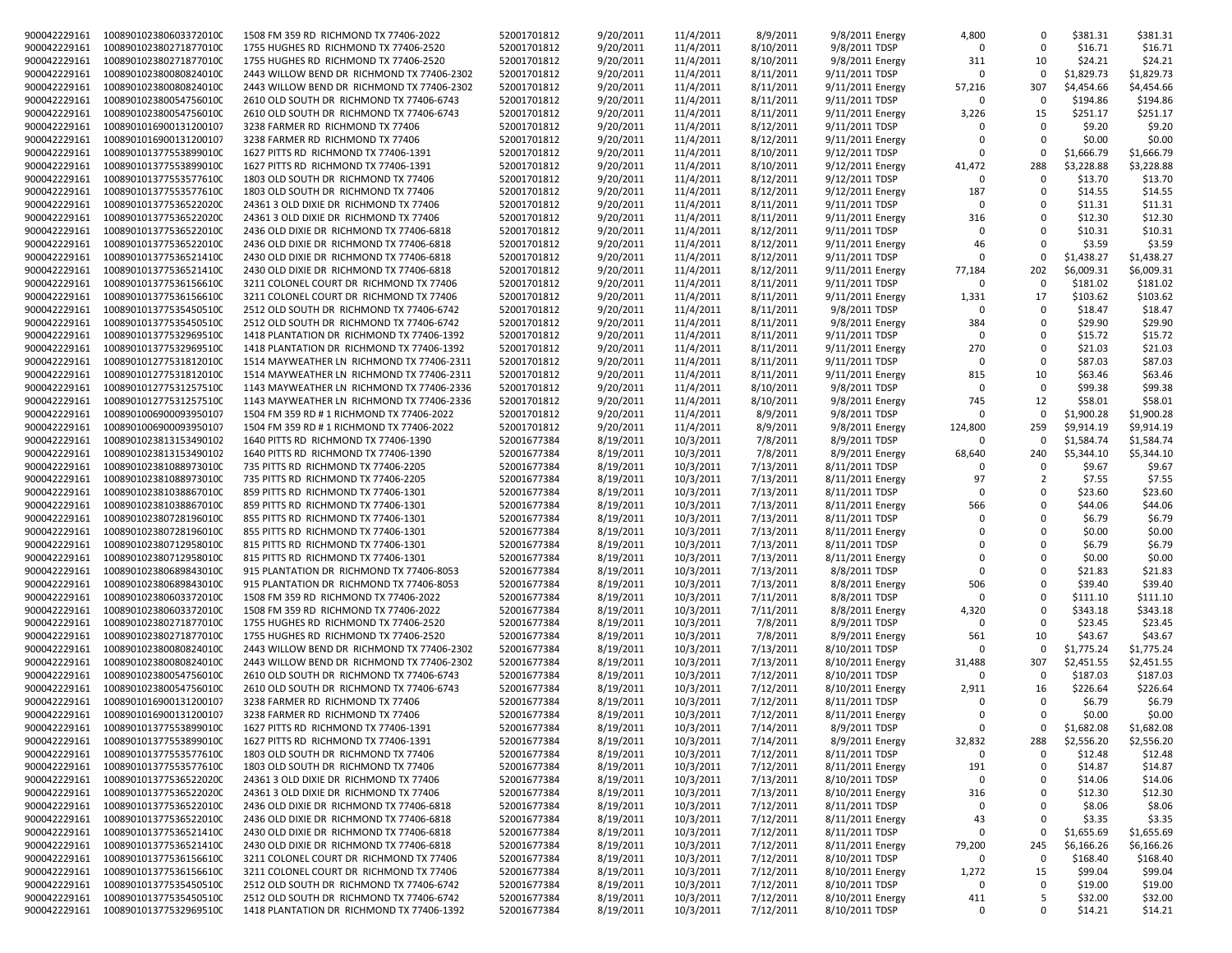| 900042229161                 | 1008901013775329695100                           | 1418 PLANTATION DR RICHMOND TX 77406-1392                                  | 52001677384                | 8/19/2011              | 10/3/2011            | 7/12/2011              | 8/10/2011 Energy                   | 250         | 0              | \$19.46            | \$19.46            |
|------------------------------|--------------------------------------------------|----------------------------------------------------------------------------|----------------------------|------------------------|----------------------|------------------------|------------------------------------|-------------|----------------|--------------------|--------------------|
| 900042229161                 | 1008901012775318120100                           | 1514 MAYWEATHER LN RICHMOND TX 77406-2311                                  | 52001677384                | 8/19/2011              | 10/3/2011            | 7/13/2011              | 8/10/2011 TDSP                     | $\Omega$    | $\Omega$       | \$76.05            | \$76.05            |
| 900042229161                 | 1008901012775318120100                           | 1514 MAYWEATHER LN RICHMOND TX 77406-2311                                  | 52001677384                | 8/19/2011              | 10/3/2011            | 7/13/2011              | 8/10/2011 Energy                   | 731         | 10             | \$56.92            | \$56.92            |
|                              |                                                  |                                                                            |                            |                        |                      |                        |                                    |             |                |                    |                    |
| 900042229161                 | 1008901012775312575100                           | 1143 MAYWEATHER LN RICHMOND TX 77406-2336                                  | 52001677384                | 8/19/2011              | 10/3/2011            | 7/8/2011               | 8/9/2011 TDSP                      | $\Omega$    | 0              | \$99.35            | \$99.35            |
| 900042229161                 | 1008901012775312575100                           | 1143 MAYWEATHER LN RICHMOND TX 77406-2336                                  | 52001677384                | 8/19/2011              | 10/3/2011            | 7/8/2011               | 8/9/2011 Energy                    | 1,426       | 10             | \$111.03           | \$111.03           |
| 900042229161                 | 1008901006900093950107                           | 1504 FM 359 RD # 1 RICHMOND TX 77406-2022                                  | 52001677384                | 8/19/2011              | 10/3/2011            | 7/11/2011              | 8/8/2011 TDSP                      | $\Omega$    | 0              | \$1,815.35         | \$1,815.35         |
|                              |                                                  |                                                                            |                            |                        |                      |                        |                                    |             |                |                    |                    |
| 900042229161                 | 1008901006900093950107                           | 1504 FM 359 RD # 1 RICHMOND TX 77406-2022                                  | 52001677384                | 8/19/2011              | 10/3/2011            | 7/11/2011              | 8/8/2011 Energy                    | 114,816     | 230            | \$9,121.06         | \$9,121.06         |
| 900042229161                 | 1008901023813153490102                           | 1640 PITTS RD RICHMOND TX 77406-1390                                       | 52001651431                | 7/21/2011              | 9/6/2011             | 6/8/2011               | 7/7/2011 TDSP                      | $\Omega$    | $\Omega$       | \$1,520.71         | \$1,520.71         |
| 900042229161                 | 1008901023813153490102                           | 1640 PITTS RD RICHMOND TX 77406-1390                                       | 52001651431                | 7/21/2011              | 9/6/2011             | 6/8/2011               | 7/7/2011 Energy                    | 53,600      | 240            | \$4,173.13         | \$4,173.13         |
|                              |                                                  |                                                                            |                            |                        |                      |                        |                                    |             | $\Omega$       |                    |                    |
| 900042229161                 | 1008901023810889730100                           | 735 PITTS RD RICHMOND TX 77406-2205                                        | 52001651431                | 7/21/2011              | 9/6/2011             | 6/14/2011              | 7/12/2011 TDSP                     | 0           |                | \$10.71            | \$10.71            |
| 900042229161                 | 1008901023810889730100                           | 735 PITTS RD RICHMOND TX 77406-2205                                        | 52001651431                | 7/21/2011              | 9/6/2011             | 6/14/2011              | 7/12/2011 Energy                   | 132         | 3              | \$10.28            | \$10.28            |
| 900042229161                 | 1008901023810388670100                           | 859 PITTS RD RICHMOND TX 77406-1301                                        | 52001651431                | 7/21/2011              | 9/6/2011             | 6/14/2011              | 7/12/2011 TDSP                     | $\Omega$    | $\Omega$       | \$17.32            | \$17.32            |
| 900042229161                 | 1008901023810388670100                           | 859 PITTS RD RICHMOND TX 77406-1301                                        | 52001651431                | 7/21/2011              |                      |                        |                                    | 354         | $\Omega$       | \$27.57            | \$27.57            |
|                              |                                                  |                                                                            |                            |                        | 9/6/2011             | 6/14/2011              | 7/12/2011 Energy                   |             |                |                    |                    |
| 900042229161                 | 1008901023807281960100                           | 855 PITTS RD RICHMOND TX 77406-1301                                        | 52001651431                | 7/21/2011              | 9/6/2011             | 6/14/2011              | 7/12/2011 TDSP                     | $\Omega$    | 0              | \$6.79             | \$6.79             |
| 900042229161                 | 1008901023807281960100                           | 855 PITTS RD RICHMOND TX 77406-1301                                        | 52001651431                | 7/21/2011              | 9/6/2011             | 6/14/2011              | 7/12/2011 Energy                   | $\Omega$    | $\Omega$       | \$0.00             | \$0.00             |
| 900042229161                 | 1008901023807129580100                           | 815 PITTS RD RICHMOND TX 77406-1301                                        | 52001651431                | 7/21/2011              | 9/6/2011             | 6/14/2011              | 7/12/2011 TDSP                     | $\Omega$    | $\Omega$       | \$6.79             | \$6.79             |
|                              |                                                  |                                                                            |                            |                        |                      |                        |                                    |             |                |                    |                    |
| 900042229161                 | 1008901023807129580100                           | 815 PITTS RD RICHMOND TX 77406-1301                                        | 52001651431                | 7/21/2011              | 9/6/2011             | 6/14/2011              | 7/12/2011 Energy                   | 0           | $\Omega$       | \$0.00             | \$0.00             |
| 900042229161                 | 1008901023806898430100                           | 915 PLANTATION DR RICHMOND TX 77406-8053                                   | 52001651431                | 7/21/2011              | 9/6/2011             | 6/14/2011              | 7/12/2011 TDSP                     | $\mathbf 0$ | $\Omega$       | \$25.98            | \$25.98            |
| 900042229161                 | 1008901023806898430100                           | 915 PLANTATION DR RICHMOND TX 77406-8053                                   | 52001651431                | 7/21/2011              | 9/6/2011             | 6/14/2011              | 7/12/2011 Energy                   | 646         | 0              | \$50.29            | \$50.29            |
|                              |                                                  |                                                                            |                            |                        |                      |                        |                                    |             |                |                    |                    |
| 900042229161                 | 1008901023806033720100                           | 1508 FM 359 RD RICHMOND TX 77406-2022                                      | 52001651431                | 7/21/2011              | 9/6/2011             | 6/10/2011              | 7/10/2011 TDSP                     | $\Omega$    | $\Omega$       | \$173.72           | \$173.72           |
| 900042229161                 | 1008901023806033720100                           | 1508 FM 359 RD RICHMOND TX 77406-2022                                      | 52001651431                | 7/21/2011              | 9/6/2011             | 6/10/2011              | 7/10/2011 Energy                   | 4,320       | 0              | \$343.18           | \$343.18           |
| 900042229161                 | 1008901023802718770100                           | 1755 HUGHES RD RICHMOND TX 77406-2520                                      | 52001651431                | 7/21/2011              | 9/6/2011             | 6/9/2011               | 7/7/2011 TDSP                      | $\Omega$    | $\Omega$       | \$13.09            | \$13.09            |
| 900042229161                 |                                                  |                                                                            |                            | 7/21/2011              |                      |                        |                                    | 212         | 6              | \$16.51            | \$16.51            |
|                              | 1008901023802718770100                           | 1755 HUGHES RD RICHMOND TX 77406-2520                                      | 52001651431                |                        | 9/6/2011             | 6/9/2011               | 7/7/2011 Energy                    |             |                |                    |                    |
| 900042229161                 | 1008901023800808240100                           | 2443 WILLOW BEND DR RICHMOND TX 77406-2302                                 | 52001651431                | 7/21/2011              | 9/6/2011             | 6/13/2011              | 7/12/2011 TDSP                     | $\Omega$    | 0              | \$1,833.26         | \$1,833.26         |
| 900042229161                 | 1008901023800808240100                           | 2443 WILLOW BEND DR RICHMOND TX 77406-2302                                 | 52001651431                | 7/21/2011              | 9/6/2011             | 6/13/2011              | 7/12/2011 Energy                   | 45,120      | 307            | \$3,512.90         | \$3,512.90         |
| 900042229161                 | 1008901023800547560100                           | 2610 OLD SOUTH DR RICHMOND TX 77406-6743                                   | 52001651431                | 7/21/2011              | 9/6/2011             | 6/13/2011              | 7/11/2011 TDSP                     | $\Omega$    | $\Omega$       | \$186.62           | \$186.62           |
|                              |                                                  |                                                                            |                            |                        |                      |                        |                                    |             |                |                    |                    |
| 900042229161                 | 1008901023800547560100                           | 2610 OLD SOUTH DR RICHMOND TX 77406-6743                                   | 52001651431                | 7/21/2011              | 9/6/2011             | 6/13/2011              | 7/11/2011 Energy                   | 2,813       | 16             | \$219.02           | \$219.02           |
| 900042229161                 | 1008901016900131200107                           | 3238 FARMER RD RICHMOND TX 77406                                           | 52001651431                | 7/21/2011              | 9/6/2011             | 6/13/2011              | 7/11/2011 TDSP                     | $\Omega$    | $\Omega$       | \$6.79             | \$6.79             |
| 900042229161                 | 1008901016900131200107                           | 3238 FARMER RD RICHMOND TX 77406                                           | 52001651431                | 7/21/2011              | 9/6/2011             | 6/13/2011              | 7/11/2011 Energy                   | $\Omega$    | 0              | \$0.00             | \$0.00             |
|                              |                                                  |                                                                            |                            |                        |                      |                        |                                    |             |                |                    |                    |
| 900042229161                 | 1008901013775538990100                           | 1627 PITTS RD RICHMOND TX 77406-1391                                       | 52001651431                | 7/21/2011              | 9/6/2011             | 6/14/2011              | 7/13/2011 TDSP                     | 0           | $\Omega$       | \$1,657.55         | \$1,657.55         |
| 900042229161                 | 1008901013775538990100                           | 1627 PITTS RD RICHMOND TX 77406-1391                                       | 52001651431                | 7/21/2011              | 9/6/2011             | 6/14/2011              | 7/13/2011 Energy                   | 27,072      | 288            | \$2,107.74         | \$2,107.74         |
| 900042229161                 | 1008901013775535776100                           | 1803 OLD SOUTH DR RICHMOND TX 77406                                        | 52001651431                | 7/21/2011              | 9/6/2011             | 6/13/2011              | 7/11/2011 TDSP                     | $\Omega$    | $\Omega$       | \$12.14            | \$12.14            |
|                              |                                                  |                                                                            |                            |                        |                      |                        |                                    |             |                |                    |                    |
| 900042229161                 | 1008901013775535776100                           | 1803 OLD SOUTH DR RICHMOND TX 77406                                        | 52001651431                | 7/21/2011              | 9/6/2011             | 6/13/2011              | 7/11/2011 Energy                   | 180         | $\Omega$       | \$14.01            | \$14.01            |
| 900042229161                 | 1008901013775365220200                           | 24361 3 OLD DIXIE DR RICHMOND TX 77406                                     | 52001651431                | 7/21/2011              | 9/6/2011             | 6/13/2011              | 7/12/2011 TDSP                     | 0           | 0              | \$14.06            | \$14.06            |
| 900042229161                 | 1008901013775365220200                           | 24361 3 OLD DIXIE DR RICHMOND TX 77406                                     | 52001651431                | 7/21/2011              | 9/6/2011             | 6/13/2011              | 7/12/2011 Energy                   | 316         | $\Omega$       | \$12.30            | \$12.30            |
| 900042229161                 | 1008901013775365220100                           | 2436 OLD DIXIE DR RICHMOND TX 77406-6818                                   | 52001651431                | 7/21/2011              | 9/6/2011             | 6/13/2011              | 7/11/2011 TDSP                     | $\Omega$    | $\Omega$       | \$8.20             | \$8.20             |
|                              |                                                  |                                                                            |                            |                        |                      |                        |                                    |             |                |                    |                    |
| 900042229161                 | 1008901013775365220100                           | 2436 OLD DIXIE DR RICHMOND TX 77406-6818                                   | 52001651431                | 7/21/2011              | 9/6/2011             | 5/13/2011              | 6/12/2011 TDSP                     | $\Omega$    | $\Omega$       | ( \$11.60)         | ( \$11.60]         |
| 900042229161                 | 1008901013775365220100                           | 2436 OLD DIXIE DR RICHMOND TX 77406-6818                                   | 52001651431                | 7/21/2011              | 9/6/2011             | 5/13/2011              | 6/12/2011 TDSP                     | $\mathbf 0$ | $\Omega$       | \$8.29             | \$8.29             |
| 900042229161                 | 1008901013775365220100                           | 2436 OLD DIXIE DR RICHMOND TX 77406-6818                                   | 52001651431                | 7/21/2011              | 9/6/2011             | 5/13/2011              | 6/12/2011 Energy                   | 212         | 0              | ( \$8.56)          | ( \$8.56]          |
|                              |                                                  |                                                                            |                            |                        |                      |                        |                                    |             |                |                    |                    |
| 900042229161                 | 1008901013775365220100                           | 2436 OLD DIXIE DR RICHMOND TX 77406-6818                                   | 52001651431                | 7/21/2011              | 9/6/2011             | 6/13/2011              | 7/11/2011 Energy                   | 47          | $\Omega$       | \$3.66             | \$3.66             |
| 900042229161                 | 1008901013775365214100                           | 2430 OLD DIXIE DR RICHMOND TX 77406-6818                                   | 52001651431                | 7/21/2011              | 9/6/2011             | 6/13/2011              | 7/11/2011 TDSP                     | 0           | 0              | \$1,351.53         | \$1,351.53         |
| 900042229161                 | 1008901013775365214100                           | 2430 OLD DIXIE DR RICHMOND TX 77406-6818                                   | 52001651431                | 7/21/2011              | 9/6/2011             | 6/13/2011              | 7/11/2011 Energy                   | 74,304      | 144            | \$5,785.07         | \$5,785.07         |
|                              |                                                  |                                                                            |                            |                        |                      |                        |                                    |             | $\Omega$       |                    |                    |
| 900042229161                 | 1008901013775361566100                           | 3211 COLONEL COURT DR RICHMOND TX 77406                                    | 52001651431                | 7/21/2011              | 9/6/2011             | 6/13/2011              | 7/11/2011 TDSP                     | $\Omega$    |                | \$231.43           | \$231.43           |
| 900042229161                 | 1008901013775361566100                           | 3211 COLONEL COURT DR RICHMOND TX 77406                                    | 52001651431                | 7/21/2011              | 9/6/2011             | 6/13/2011              | 7/11/2011 Energy                   | 1,153       | 39             | \$89.77            | \$89.77            |
| 900042229161                 | 1008901013775354505100                           | 2512 OLD SOUTH DR RICHMOND TX 77406-6742                                   | 52001651431                | 7/21/2011              | 9/6/2011             | 6/13/2011              | 7/11/2011 TDSP                     | 0           | $\Omega$       | \$24.05            | \$24.05            |
| 900042229161                 |                                                  |                                                                            |                            | 7/21/2011              | 9/6/2011             | 6/13/2011              |                                    | 581         | 5              | \$45.24            | \$45.24            |
|                              | 1008901013775354505100                           | 2512 OLD SOUTH DR RICHMOND TX 77406-6742                                   | 52001651431                |                        |                      |                        | 7/11/2011 Energy                   |             |                |                    |                    |
| 900042229161                 | 1008901013775329695100                           | 1418 PLANTATION DR RICHMOND TX 77406-1392                                  | 52001651431                | 7/21/2011              | 9/6/2011             | 6/13/2011              | 7/11/2011 TDSP                     | $\Omega$    | $\Omega$       | \$14.21            | \$14.21            |
| 900042229161                 | 1008901013775329695100                           | 1418 PLANTATION DR RICHMOND TX 77406-1392                                  | 52001651431                | 7/21/2011              | 9/6/2011             | 6/13/2011              | 7/11/2011 Energy                   | 250         | $\Omega$       | \$19.46            | \$19.46            |
| 900042229161                 | 1008901012775318120100                           | 1514 MAYWEATHER LN RICHMOND TX 77406-2311                                  | 52001651431                | 7/21/2011              | 9/6/2011             | 6/13/2011              | 7/12/2011 TDSP                     | 0           | 0              | \$60.25            | \$60.25            |
|                              |                                                  |                                                                            |                            |                        |                      |                        |                                    |             |                |                    |                    |
| 900042229161                 | 1008901012775318120100                           | 1514 MAYWEATHER LN RICHMOND TX 77406-2311                                  | 52001651431                | 7/21/2011              | 9/6/2011             | 6/13/2011              | 7/12/2011 Energy                   | 775         | 0              | \$60.34            | \$60.34            |
| 900042229161                 | 1008901012775312575100                           | 1143 MAYWEATHER LN RICHMOND TX 77406-2336                                  | 52001651431                | 7/21/2011              | 9/6/2011             | 6/8/2011               | 7/7/2011 TDSP                      | $\Omega$    | 0              | \$102.23           | \$102.23           |
| 900042229161                 | 1008901012775312575100                           | 1143 MAYWEATHER LN RICHMOND TX 77406-2336                                  | 52001651431                | 7/21/2011              | 9/6/2011             | 6/8/2011               | 7/7/2011 Energy                    | 779         | 12             | \$60.65            | \$60.65            |
|                              |                                                  |                                                                            |                            |                        |                      |                        |                                    | $\Omega$    | $\Omega$       |                    |                    |
| 900042229161                 | 1008901006900093950107                           | 1504 FM 359 RD # 1 RICHMOND TX 77406-2022                                  | 52001651431                | 7/21/2011              | 9/6/2011             | 6/10/2011              | 7/10/2011 TDSP                     |             |                | \$1,849.46         | \$1,849.46         |
| 900042229161                 | 1008901006900093950107                           | 1504 FM 359 RD # 1 RICHMOND TX 77406-2022                                  | 52001651431                | 7/21/2011              | 9/6/2011             | 6/10/2011              | 7/10/2011 Energy                   | 125,184     | 225            | \$9,944.70         | \$9,944.70         |
| 900042229161                 | 1008901012775312575100                           | 1143 MAYWEATHER LN RICHMOND TX 77406-2336                                  | 52001633305                | 6/28/2011              | 8/12/2011            | 5/11/2011              | 6/7/2011 TDSP                      | 0           | 0              | \$96.25            | \$96.25            |
| 900042229161                 | 1008901012775312575100                           | 1143 MAYWEATHER LN RICHMOND TX 77406-2336                                  | 52001633305                | 6/28/2011              | 8/12/2011            | 4/11/2011              | 5/10/2011 TDSP                     | 0           | 0              | ( \$106.30)        | (\$106.30)         |
|                              |                                                  |                                                                            |                            |                        |                      |                        |                                    |             |                |                    |                    |
| 900042229161                 | 1008901012775312575100                           | 1143 MAYWEATHER LN RICHMOND TX 77406-2336                                  | 52001633305                | 6/28/2011              | 8/12/2011            | 3/10/2011              | 4/10/2011 TDSP                     | 0           | 0              | ( \$109.09)        | ( \$109.09)        |
| 900042229161                 | 1008901012775312575100                           | 1143 MAYWEATHER LN RICHMOND TX 77406-2336                                  | 52001633305                | 6/28/2011              | 8/12/2011            | 3/10/2011              | 4/10/2011 TDSP                     | 0           | 0              | \$105.17           | \$105.17           |
| 900042229161                 |                                                  | 1143 MAYWEATHER LN RICHMOND TX 77406-2336                                  | 52001633305                | 6/28/2011              | 8/12/2011            | 4/11/2011              | 5/10/2011 TDSP                     | 0           | 0              | \$104.91           | \$104.91           |
|                              |                                                  |                                                                            |                            |                        |                      | 5/11/2011              | 6/7/2011 Energy                    |             | 10             | \$68.35            | \$68.35            |
|                              | 1008901012775312575100                           |                                                                            |                            |                        |                      |                        |                                    | 878         |                |                    |                    |
| 900042229161                 | 1008901012775312575100                           | 1143 MAYWEATHER LN RICHMOND TX 77406-2336                                  | 52001633305                | 6/28/2011              | 8/12/2011            |                        |                                    |             |                |                    |                    |
| 900042229161                 | 1008901012775312575100                           | 1143 MAYWEATHER LN RICHMOND TX 77406-2336                                  | 52001633305                | 6/28/2011              | 8/12/2011            | 3/10/2011              | 4/10/2011 Energy                   | 2,928       | 13             | (571.63)           | (571.63)           |
|                              |                                                  | 1143 MAYWEATHER LN RICHMOND TX 77406-2336                                  | 52001633305                |                        |                      |                        |                                    |             |                |                    |                    |
|                              | 900042229161 1008901012775312575100              |                                                                            |                            | 6/28/2011              | 8/12/2011            | 4/11/2011              | 5/10/2011 Energy                   | 2,211       | 13             | (525.62)           | ( \$25.62)         |
| 900042229161                 | 1008901023813153490102                           | 1640 PITTS RD RICHMOND TX 77406-1390                                       | 54001095501                | 6/22/2011              | 8/8/2011             | 5/11/2011              | 6/7/2011 TDSP                      | 0           | 0              | \$1,563.62         | \$1,563.62         |
| 900042229161                 | 1008901023813153490102                           | 1640 PITTS RD RICHMOND TX 77406-1390                                       | 54001095501                | 6/22/2011              | 8/8/2011             | 5/11/2011              | 6/7/2011 Energy                    | 63,680      | 240            | \$4,957.92         | \$4,957.92         |
| 900042229161                 | 1008901023810889730100                           | 735 PITTS RD RICHMOND TX 77406-2205                                        | 54001095501                | 6/22/2011              | 8/8/2011             | 5/16/2011              | 6/13/2011 TDSP                     | 0           | 0              | \$9.25             | \$9.25             |
|                              |                                                  |                                                                            |                            |                        |                      |                        |                                    |             |                |                    |                    |
| 900042229161                 | 1008901023810889730100                           | 735 PITTS RD RICHMOND TX 77406-2205                                        | 54001095501                | 6/22/2011              | 8/8/2011             | 5/16/2011              | 6/13/2011 Energy                   | 83          | $\overline{2}$ | \$6.46             | \$6.46             |
| 900042229161<br>900042229161 | 1008901023810388670100<br>1008901023810388670100 | 859 PITTS RD RICHMOND TX 77406-1301<br>859 PITTS RD RICHMOND TX 77406-1301 | 54001095501<br>54001095501 | 6/22/2011<br>6/22/2011 | 8/8/2011<br>8/8/2011 | 5/16/2011<br>5/16/2011 | 6/13/2011 TDSP<br>6/13/2011 Energy | 0<br>544    | 0<br>0         | \$22.95<br>\$42.35 | \$22.95<br>\$42.35 |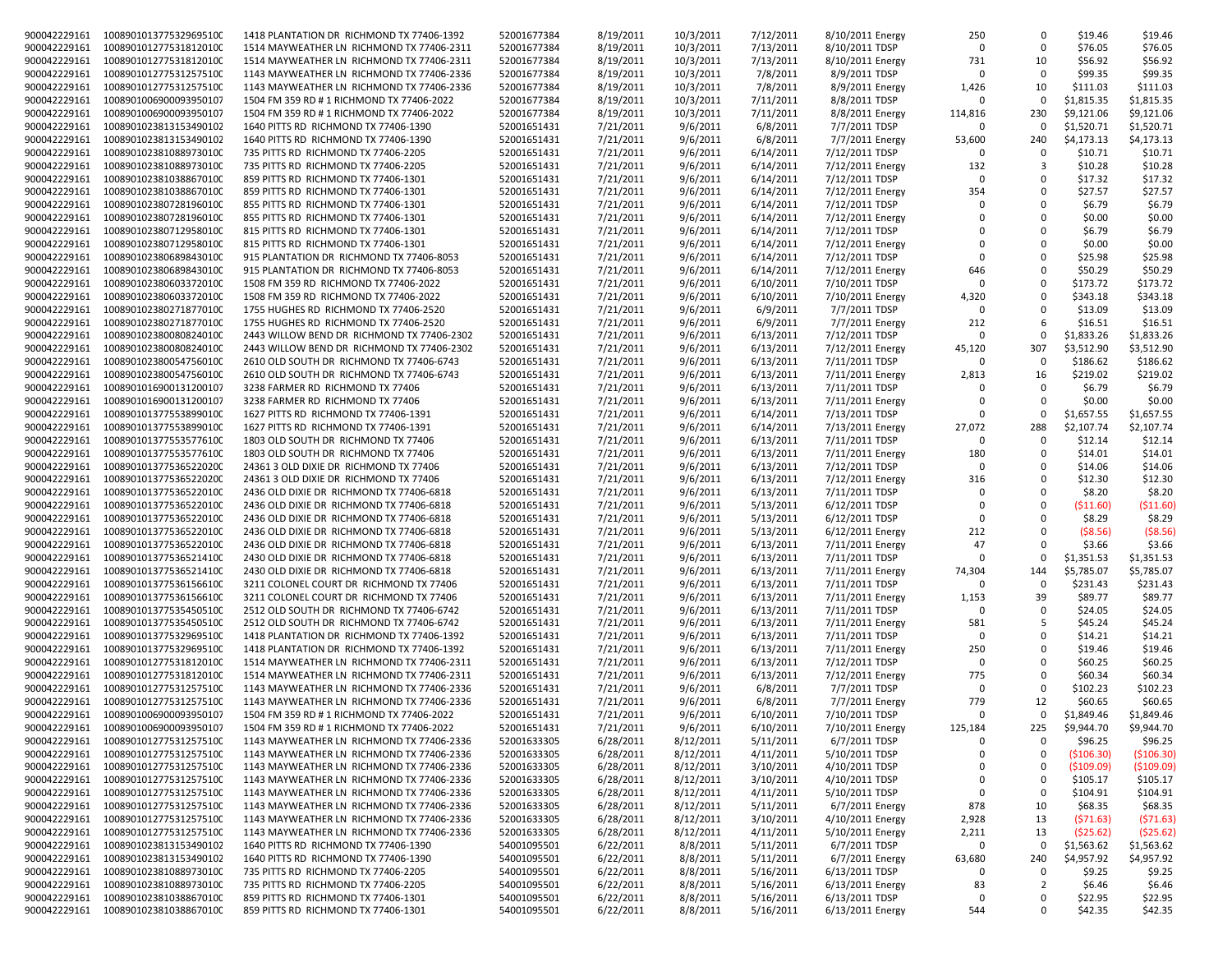| 900042229161 | 1008901023807281960100 | 855 PITTS RD RICHMOND TX 77406-1301        | 54001095501 | 6/22/2011 | 8/8/2011 | 5/16/2011 | 6/13/2011 TDSP   |             | 0              | \$6.79       | \$6.79      |
|--------------|------------------------|--------------------------------------------|-------------|-----------|----------|-----------|------------------|-------------|----------------|--------------|-------------|
| 900042229161 | 1008901023807281960100 | 855 PITTS RD RICHMOND TX 77406-1301        | 54001095501 | 6/22/2011 | 8/8/2011 | 5/16/2011 | 6/13/2011 Energy | $\Omega$    | $\Omega$       | \$0.00       | \$0.00      |
| 900042229161 | 1008901023807129580100 | 815 PITTS RD RICHMOND TX 77406-1301        | 54001095501 | 6/22/2011 | 8/8/2011 | 5/16/2011 | 6/13/2011 TDSP   |             | $\Omega$       | \$6.79       | \$6.79      |
|              |                        |                                            |             |           |          |           |                  | $\Omega$    | $\mathbf 0$    |              |             |
| 900042229161 | 1008901023807129580100 | 815 PITTS RD RICHMOND TX 77406-1301        | 54001095501 | 6/22/2011 | 8/8/2011 | 5/16/2011 | 6/13/2011 Energy |             |                | \$0.00       | \$0.00      |
| 900042229161 | 1008901023806898430100 | 915 PLANTATION DR RICHMOND TX 77406-8053   | 54001095501 | 6/22/2011 | 8/8/2011 | 5/12/2011 | 6/13/2011 TDSP   | $\Omega$    | $\mathbf 0$    | \$30.93      | \$30.93     |
| 900042229161 | 1008901023806898430100 | 915 PLANTATION DR RICHMOND TX 77406-8053   | 54001095501 | 6/22/2011 | 8/8/2011 | 4/12/2011 | 5/11/2011 TDSP   | $\Omega$    | $\mathbf 0$    | (\$34.40)    | (\$34.40)   |
| 900042229161 | 1008901023806898430100 | 915 PLANTATION DR RICHMOND TX 77406-8053   | 54001095501 | 6/22/2011 | 8/8/2011 | 3/14/2011 | 4/11/2011 TDSP   | $\Omega$    | $\Omega$       | (\$29.22)    |             |
|              |                        |                                            |             |           |          |           |                  |             |                |              | (\$29.22)   |
| 900042229161 | 1008901023806898430100 | 915 PLANTATION DR RICHMOND TX 77406-8053   | 54001095501 | 6/22/2011 | 8/8/2011 | 3/14/2011 | 4/11/2011 TDSP   | $\Omega$    | $\Omega$       | \$28.00      | \$28.00     |
| 900042229161 | 1008901023806898430100 | 915 PLANTATION DR RICHMOND TX 77406-8053   | 54001095501 | 6/22/2011 | 8/8/2011 | 4/12/2011 | 5/11/2011 TDSP   | $\Omega$    | $\mathbf 0$    | \$28.74      | \$28.74     |
| 900042229161 | 1008901023806898430100 | 915 PLANTATION DR RICHMOND TX 77406-8053   | 54001095501 | 6/22/2011 | 8/8/2011 | 3/14/2011 | 4/11/2011 Energy | 1,469       | 0              | (53.19)      | (53.19)     |
|              |                        |                                            |             |           |          |           |                  |             |                |              |             |
| 900042229161 | 1008901023806898430100 | 915 PLANTATION DR RICHMOND TX 77406-8053   | 54001095501 | 6/22/2011 | 8/8/2011 | 4/12/2011 | 5/11/2011 Energy | 1,668       | $\mathbf 0$    | ( \$14.79)   | (\$14.79)   |
| 900042229161 | 1008901023806898430100 | 915 PLANTATION DR RICHMOND TX 77406-8053   | 54001095501 | 6/22/2011 | 8/8/2011 | 5/12/2011 | 6/13/2011 Energy | 813         | $\Omega$       | \$63.30      | \$63.30     |
| 900042229161 | 1008901023806033720100 | 1508 FM 359 RD RICHMOND TX 77406-2022      | 54001095501 | 6/22/2011 | 8/8/2011 | 5/11/2011 | 6/9/2011 TDSP    | $\Omega$    | $\Omega$       | \$160.14     | \$160.14    |
|              |                        |                                            |             |           |          |           |                  |             |                |              |             |
| 900042229161 | 1008901023806033720100 | 1508 FM 359 RD RICHMOND TX 77406-2022      | 54001095501 | 6/22/2011 | 8/8/2011 | 5/11/2011 | 6/9/2011 Energy  | 1,920       | $\mathbf 0$    | \$152.53     | \$152.53    |
| 900042229161 | 1008901023802718770100 | 1755 HUGHES RD RICHMOND TX 77406-2520      | 54001095501 | 6/22/2011 | 8/8/2011 | 5/11/2011 | 6/8/2011 TDSP    | $\Omega$    | $\Omega$       | \$15.85      | \$15.85     |
| 900042229161 | 1008901023802718770100 | 1755 HUGHES RD RICHMOND TX 77406-2520      | 54001095501 | 6/22/2011 | 8/8/2011 | 5/11/2011 | 6/8/2011 Energy  | 305         | 6              | \$23.75      | \$23.75     |
| 900042229161 | 1008901023800808240100 | 2443 WILLOW BEND DR RICHMOND TX 77406-2302 | 54001095501 | 6/22/2011 | 8/8/2011 | 5/12/2011 | 6/12/2011 TDSP   | $\Omega$    | $\Omega$       | \$1,475.34   | \$1,475.34  |
|              |                        |                                            |             |           |          |           |                  |             |                |              |             |
| 900042229161 | 1008901023800808240100 | 2443 WILLOW BEND DR RICHMOND TX 77406-2302 | 54001095501 | 6/22/2011 | 8/8/2011 | 4/12/2011 | 5/11/2011 TDSP   | $\Omega$    | $\Omega$       | (\$1,801.39) | (51,801.39) |
| 900042229161 | 1008901023800808240100 | 2443 WILLOW BEND DR RICHMOND TX 77406-2302 | 54001095501 | 6/22/2011 | 8/8/2011 | 4/12/2011 | 5/11/2011 TDSP   | $\Omega$    | $\Omega$       | \$1,671.44   | \$1,671.44  |
| 900042229161 | 1008901023800808240100 | 2443 WILLOW BEND DR RICHMOND TX 77406-2302 | 54001095501 | 6/22/2011 | 8/8/2011 | 4/12/2011 | 5/11/2011 Energy | 44,736      | 307            | (\$2,376.81) | (\$2,376.81 |
|              |                        |                                            |             |           |          |           |                  |             |                |              |             |
| 900042229161 | 1008901023800808240100 | 2443 WILLOW BEND DR RICHMOND TX 77406-2302 | 54001095501 | 6/22/2011 | 8/8/2011 | 5/12/2011 | 6/12/2011 Energy | 7,488       | 269            | \$582.99     | \$582.99    |
| 900042229161 | 1008901023800547560100 | 2610 OLD SOUTH DR RICHMOND TX 77406-6743   | 54001095501 | 6/22/2011 | 8/8/2011 | 5/12/2011 | 6/12/2011 TDSP   | $\Omega$    | $\Omega$       | \$216.48     | \$216.48    |
| 900042229161 | 1008901023800547560100 | 2610 OLD SOUTH DR RICHMOND TX 77406-6743   | 54001095501 | 6/22/2011 | 8/8/2011 | 5/12/2011 | 6/12/2011 Energy | 3,252       | 22             | \$253.19     | \$253.19    |
|              |                        |                                            |             |           |          |           |                  | $\Omega$    |                |              |             |
| 900042229161 | 1008901016900131200107 | 3238 FARMER RD RICHMOND TX 77406           | 54001095501 | 6/22/2011 | 8/8/2011 | 5/13/2011 | 6/12/2011 TDSP   |             | $\mathbf 0$    | \$6.79       | \$6.79      |
| 900042229161 | 1008901016900131200107 | 3238 FARMER RD RICHMOND TX 77406           | 54001095501 | 6/22/2011 | 8/8/2011 | 5/13/2011 | 6/12/2011 Energy | $\Omega$    | $\Omega$       | \$0.00       | \$0.00      |
| 900042229161 | 1008901013775538990100 | 1627 PITTS RD RICHMOND TX 77406-1391       | 54001095501 | 6/22/2011 | 8/8/2011 | 5/13/2011 | 6/13/2011 TDSP   | $\Omega$    | $\mathbf 0$    | \$1,657.55   | \$1,657.55  |
| 900042229161 | 1008901013775538990100 |                                            | 54001095501 | 6/22/2011 | 8/8/2011 | 5/13/2011 | 6/13/2011 Energy | 27,072      | 288            | \$2,107.74   | \$2,107.74  |
|              |                        | 1627 PITTS RD RICHMOND TX 77406-1391       |             |           |          |           |                  |             |                |              |             |
| 900042229161 | 1008901013775535776100 | 1803 OLD SOUTH DR RICHMOND TX 77406        | 54001095501 | 6/22/2011 | 8/8/2011 | 5/13/2011 | 6/12/2011 TDSP   | $\Omega$    | $\Omega$       | \$12.45      | \$12.45     |
| 900042229161 | 1008901013775535776100 | 1803 OLD SOUTH DR RICHMOND TX 77406        | 54001095501 | 6/22/2011 | 8/8/2011 | 5/13/2011 | 6/12/2011 Energy | 190         | $\mathbf 0$    | \$14.79      | \$14.79     |
| 900042229161 | 1008901013775365220200 | 24361 3 OLD DIXIE DR RICHMOND TX 77406     | 54001095501 | 6/22/2011 | 8/8/2011 | 5/12/2011 | 6/12/2011 TDSP   | $\Omega$    | $\Omega$       | \$14.06      | \$14.06     |
|              |                        |                                            |             |           |          |           |                  |             |                |              |             |
| 900042229161 | 1008901013775365220200 | 24361 3 OLD DIXIE DR RICHMOND TX 77406     | 54001095501 | 6/22/2011 | 8/8/2011 | 5/12/2011 | 6/12/2011 Energy | 316         | $\mathbf 0$    | \$12.30      | \$12.30     |
| 900042229161 | 1008901013775365220100 | 2436 OLD DIXIE DR RICHMOND TX 77406-6818   | 54001095501 | 6/22/2011 | 8/8/2011 | 5/13/2011 | 6/12/2011 TDSP   | $\Omega$    | $\Omega$       | \$11.60      | \$11.60     |
| 900042229161 | 1008901013775365220100 | 2436 OLD DIXIE DR RICHMOND TX 77406-6818   | 54001095501 | 6/22/2011 | 8/8/2011 | 5/13/2011 | 6/12/2011 Energy | 161         | $\Omega$       | \$12.53      | \$12.53     |
| 900042229161 | 1008901013775365214100 | 2430 OLD DIXIE DR RICHMOND TX 77406-6818   | 54001095501 | 6/22/2011 | 8/8/2011 | 5/13/2011 | 6/12/2011 TDSP   | $\Omega$    | $\mathbf 0$    | \$1,564.10   | \$1,564.10  |
|              |                        |                                            |             |           |          |           |                  |             |                |              |             |
| 900042229161 | 1008901013775365214100 | 2430 OLD DIXIE DR RICHMOND TX 77406-6818   | 54001095501 | 6/22/2011 | 8/8/2011 | 5/13/2011 | 6/12/2011 Energy | 97,344      | 202            | \$7,578.90   | \$7,578.90  |
| 900042229161 | 1008901013775361566100 | 3211 COLONEL COURT DR RICHMOND TX 77406    | 54001095501 | 6/22/2011 | 8/8/2011 | 5/13/2011 | 6/12/2011 TDSP   | $\Omega$    | 0              | \$211.01     | \$211.01    |
| 900042229161 | 1008901013775361566100 | 3211 COLONEL COURT DR RICHMOND TX 77406    | 54001095501 | 6/22/2011 | 8/8/2011 | 5/13/2011 | 6/12/2011 Energy | 1,254       | 35             | \$97.63      | \$97.63     |
|              |                        |                                            |             |           |          |           |                  |             |                |              |             |
| 900042229161 | 1008901013775354505100 | 2512 OLD SOUTH DR RICHMOND TX 77406-6742   | 54001095501 | 6/22/2011 | 8/8/2011 | 5/12/2011 | 6/12/2011 TDSP   | $\Omega$    | $\Omega$       | \$22.80      | \$22.80     |
| 900042229161 | 1008901013775354505100 | 2512 OLD SOUTH DR RICHMOND TX 77406-6742   | 54001095501 | 6/22/2011 | 8/8/2011 | 5/12/2011 | 6/12/2011 Energy | 539         | 5              | \$41.96      | \$41.96     |
| 900042229161 | 1008901013775329695100 | 1418 PLANTATION DR RICHMOND TX 77406-1392  | 54001095501 | 6/22/2011 | 8/8/2011 | 5/12/2011 | 6/12/2011 TDSP   | $\Omega$    | 0              | \$14.82      | \$14.82     |
|              |                        |                                            |             |           |          |           |                  |             |                |              |             |
| 900042229161 | 1008901013775329695100 | 1418 PLANTATION DR RICHMOND TX 77406-1392  | 54001095501 | 6/22/2011 | 8/8/2011 | 5/12/2011 | 6/12/2011 Energy | 270         | $\mathbf 0$    | \$21.03      | \$21.03     |
| 900042229161 | 1008901012775318120100 | 1514 MAYWEATHER LN RICHMOND TX 77406-2311  | 54001095501 | 6/22/2011 | 8/8/2011 | 5/13/2011 | 6/12/2011 TDSP   | $\Omega$    | $\Omega$       | \$60.61      | \$60.61     |
| 900042229161 | 1008901012775318120100 | 1514 MAYWEATHER LN RICHMOND TX 77406-2311  | 54001095501 | 6/22/2011 | 8/8/2011 | 5/13/2011 | 6/12/2011 Energy | 840         | $\Omega$       | \$65.40      | \$65.40     |
| 900042229161 | 1008901006900093950107 |                                            |             |           | 8/8/2011 |           | 6/9/2011 TDSP    | $\Omega$    | $\Omega$       | \$2,004.98   | \$2,004.98  |
|              |                        | 1504 FM 359 RD # 1 RICHMOND TX 77406-2022  | 54001095501 | 6/22/2011 |          | 5/11/2011 |                  |             |                |              |             |
| 900042229161 | 1008901006900093950107 | 1504 FM 359 RD # 1 RICHMOND TX 77406-2022  | 54001095501 | 6/22/2011 | 8/8/2011 | 5/11/2011 | 6/9/2011 Energy  | 130,752     | 248            | \$10,387.02  | \$10,387.02 |
| 900042229161 | 1008901023813153490102 | 1640 PITTS RD RICHMOND TX 77406-1390       | 52001603459 | 5/20/2011 | 7/5/2011 | 4/11/2011 | 5/10/2011 TDSP   | $\Omega$    | 0              | \$1,440.33   | \$1,440.33  |
| 900042229161 | 1008901023813153490102 | 1640 PITTS RD RICHMOND TX 77406-1390       | 52001603459 | 5/20/2011 | 7/5/2011 | 4/11/2011 | 5/10/2011 Energy | 34,720      | 240            | \$2,703.18   | \$2,703.18  |
|              |                        |                                            |             |           |          |           |                  |             |                |              |             |
| 900042229161 | 1008901023810889730100 | 735 PITTS RD RICHMOND TX 77406-2205        | 52001603459 | 5/20/2011 | 7/5/2011 | 4/12/2011 | 5/15/2011 TDSP   | $\Omega$    | $\Omega$       | \$9.48       | \$9.48      |
| 900042229161 | 1008901023810889730100 | 735 PITTS RD RICHMOND TX 77406-2205        | 52001603459 | 5/20/2011 | 7/5/2011 | 4/12/2011 | 5/15/2011 Energy | 91          | $\overline{2}$ | \$7.08       | \$7.08      |
| 900042229161 | 1008901023810388670100 | 859 PITTS RD RICHMOND TX 77406-1301        | 52001603459 | 5/20/2011 | 7/5/2011 | 4/12/2011 | 5/15/2011 TDSP   | $\Omega$    | 0              | \$27.48      | \$27.48     |
| 900042229161 | 1008901023810388670100 | 859 PITTS RD RICHMOND TX 77406-1301        | 52001603459 | 5/20/2011 | 7/5/2011 |           |                  | 697         | $\mathbf 0$    | \$54.27      | \$54.27     |
|              |                        |                                            |             |           |          | 4/12/2011 | 5/15/2011 Energy |             |                |              |             |
| 900042229161 | 1008901023807281960100 | 855 PITTS RD RICHMOND TX 77406-1301        | 52001603459 | 5/20/2011 | 7/5/2011 | 4/12/2011 | 5/15/2011 TDSP   | $\Omega$    | $\Omega$       | \$6.79       | \$6.79      |
| 900042229161 | 1008901023807281960100 | 855 PITTS RD RICHMOND TX 77406-1301        | 52001603459 | 5/20/2011 | 7/5/2011 | 4/12/2011 | 5/15/2011 Energy | $\Omega$    | $\Omega$       | \$0.00       | \$0.00      |
| 900042229161 | 1008901023807129580100 | 815 PITTS RD RICHMOND TX 77406-1301        | 52001603459 | 5/20/2011 | 7/5/2011 | 4/12/2011 | 5/15/2011 TDSP   | $\mathbf 0$ | 0              | \$6.79       | \$6.79      |
|              |                        |                                            |             |           |          |           |                  |             |                |              |             |
| 900042229161 | 1008901023807129580100 | 815 PITTS RD RICHMOND TX 77406-1301        | 52001603459 | 5/20/2011 | 7/5/2011 | 4/12/2011 | 5/15/2011 Energy | $\mathbf 0$ | 0              | \$0.00       | \$0.00      |
| 900042229161 | 1008901023806898430100 | 915 PLANTATION DR RICHMOND TX 77406-8053   | 52001603459 | 5/20/2011 | 7/5/2011 | 4/12/2011 | 5/11/2011 TDSP   | $\mathbf 0$ | $\pmb{0}$      | \$34.40      | \$34.40     |
| 900042229161 | 1008901023806898430100 | 915 PLANTATION DR RICHMOND TX 77406-8053   | 52001603459 | 5/20/2011 | 7/5/2011 | 4/12/2011 | 5/11/2011 Energy | 929         | 0              | \$72.33      | \$72.33     |
| 900042229161 | 1008901023806033720100 |                                            |             |           |          |           |                  | $\Omega$    | 0              |              |             |
|              |                        | 1508 FM 359 RD RICHMOND TX 77406-2022      | 52001603459 | 5/20/2011 | 7/5/2011 | 4/11/2011 | 5/10/2011 TDSP   |             |                | \$160.14     | \$160.14    |
| 900042229161 | 1008901023806033720100 | 1508 FM 359 RD RICHMOND TX 77406-2022      | 52001603459 | 5/20/2011 | 7/5/2011 | 4/11/2011 | 5/10/2011 Energy | 1,920       | 0              | \$152.53     | \$152.53    |
| 900042229161 | 1008901023802718770100 | 1755 HUGHES RD RICHMOND TX 77406-2520      | 52001603459 | 5/20/2011 | 7/5/2011 | 4/11/2011 | 5/10/2011 TDSP   | $\Omega$    | 0              | \$15.61      | \$15.61     |
| 900042229161 | 1008901023802718770100 | 1755 HUGHES RD RICHMOND TX 77406-2520      | 52001603459 | 5/20/2011 | 7/5/2011 | 4/11/2011 | 5/10/2011 Energy | 297         | 6              | \$23.12      | \$23.12     |
|              |                        |                                            |             |           |          |           |                  |             |                |              |             |
| 900042229161 | 1008901023800808240100 | 2443 WILLOW BEND DR RICHMOND TX 77406-2302 | 52001603459 | 5/20/2011 | 7/5/2011 | 4/12/2011 | 5/11/2011 TDSP   | $\Omega$    | $\mathbf 0$    | \$1,801.39   | \$1,801.39  |
| 900042229161 | 1008901023800808240100 | 2443 WILLOW BEND DR RICHMOND TX 77406-2302 | 52001603459 | 5/20/2011 | 7/5/2011 | 4/12/2011 | 5/11/2011 Energy | 37,632      | 307            | \$2,929.90   | \$2,929.90  |
| 900042229161 | 1008901023800547560100 | 2610 OLD SOUTH DR RICHMOND TX 77406-6743   | 52001603459 | 5/20/2011 | 7/5/2011 | 4/12/2011 | 5/11/2011 TDSP   | $\Omega$    | 0              | \$218.98     | \$218.98    |
| 900042229161 | 1008901023800547560100 | 2610 OLD SOUTH DR RICHMOND TX 77406-6743   | 52001603459 | 5/20/2011 | 7/5/2011 | 4/12/2011 | 5/11/2011 Energy | 2,956       | 19             | \$230.14     | \$230.14    |
|              |                        |                                            |             |           |          |           |                  |             |                |              |             |
| 900042229161 | 1008901016900131200107 | 3238 FARMER RD RICHMOND TX 77406           | 52001603459 | 5/20/2011 | 7/5/2011 | 4/12/2011 | 5/12/2011 TDSP   | $\Omega$    | 0              | \$6.79       | \$6.79      |
| 900042229161 | 1008901016900131200107 | 3238 FARMER RD RICHMOND TX 77406           | 52001603459 | 5/20/2011 | 7/5/2011 | 4/12/2011 | 5/12/2011 Energy | 0           | $\mathbf 0$    | \$0.00       | \$0.00      |
| 900042229161 | 1008901013775538990100 | 1627 PITTS RD RICHMOND TX 77406-1391       | 52001603459 | 5/20/2011 | 7/5/2011 | 4/14/2011 | 5/12/2011 TDSP   | 0           | 0              | \$1,446.75   | \$1,446.75  |
|              |                        |                                            |             |           |          |           |                  |             |                |              |             |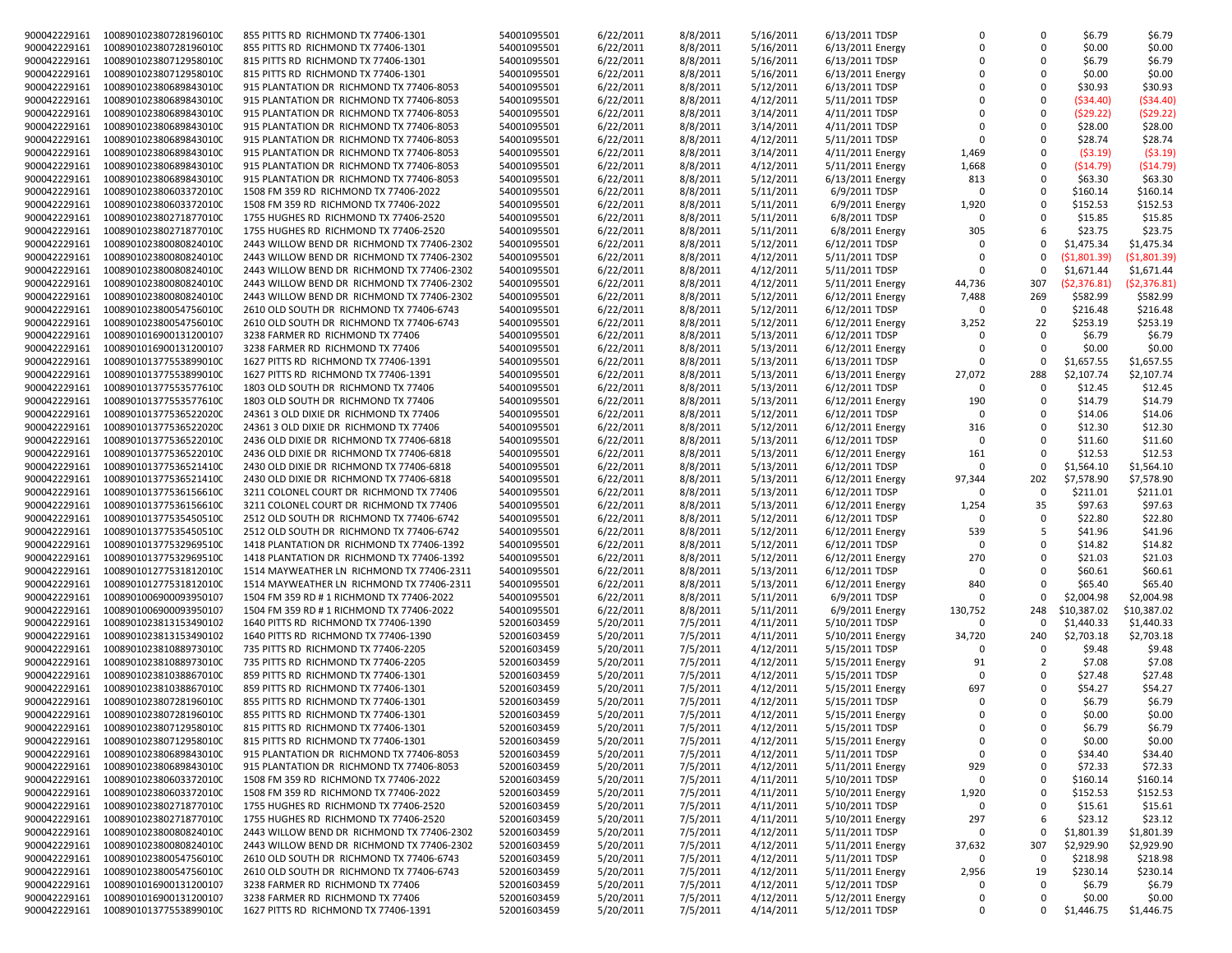| 900042229161 | 1008901013775538990100              | 1627 PITTS RD RICHMOND TX 77406-1391       | 52001603459 | 5/20/2011 | 7/5/2011  | 4/14/2011 | 5/12/2011 Energy | 24,000       | 250            | \$1,868.56 | \$1,868.56 |
|--------------|-------------------------------------|--------------------------------------------|-------------|-----------|-----------|-----------|------------------|--------------|----------------|------------|------------|
|              |                                     |                                            |             |           |           |           |                  | $\Omega$     | $\Omega$       |            |            |
| 900042229161 | 1008901013775535776100              | 1803 OLD SOUTH DR RICHMOND TX 77406        | 52001603459 | 5/20/2011 | 7/5/2011  | 4/12/2011 | 5/12/2011 TDSP   |              |                | \$12.52    | \$12.52    |
| 900042229161 | 1008901013775535776100              | 1803 OLD SOUTH DR RICHMOND TX 77406        | 52001603459 | 5/20/2011 | 7/5/2011  | 4/12/2011 | 5/12/2011 Energy | 193          | $\Omega$       | \$15.03    | \$15.03    |
| 900042229161 | 1008901013775365220200              | 24361 3 OLD DIXIE DR RICHMOND TX 77406     | 52001603459 | 5/20/2011 | 7/5/2011  | 4/12/2011 | 5/11/2011 TDSP   | $\Omega$     | 0              | \$14.06    | \$14.06    |
| 900042229161 | 1008901013775365220200              | 24361 3 OLD DIXIE DR RICHMOND TX 77406     | 52001603459 | 5/20/2011 | 7/5/2011  | 4/12/2011 | 5/11/2011 Energy | 316          | $\Omega$       | \$12.30    | \$12.30    |
| 900042229161 | 1008901013775365220100              | 2436 OLD DIXIE DR RICHMOND TX 77406-6818   | 52001603459 | 5/20/2011 | 7/5/2011  | 4/12/2011 | 5/12/2011 TDSP   | $\Omega$     | $\Omega$       | \$8.06     | \$8.06     |
| 900042229161 | 1008901013775365220100              | 2436 OLD DIXIE DR RICHMOND TX 77406-6818   | 52001603459 | 5/20/2011 | 7/5/2011  | 4/12/2011 | 5/12/2011 Energy | 43           | $\Omega$       | \$3.35     | \$3.35     |
| 900042229161 | 1008901013775365214100              | 2430 OLD DIXIE DR RICHMOND TX 77406-6818   | 52001603459 | 5/20/2011 | 7/5/2011  | 4/12/2011 | 5/12/2011 TDSP   | $\Omega$     | $\mathbf 0$    | \$1,591.14 | \$1,591.14 |
| 900042229161 | 1008901013775365214100              | 2430 OLD DIXIE DR RICHMOND TX 77406-6818   | 52001603459 | 5/20/2011 | 7/5/2011  | 4/12/2011 | 5/12/2011 Energy | 82,368       | 230            | \$6,412.91 | \$6,412.91 |
| 900042229161 | 1008901013775361566100              | 3211 COLONEL COURT DR RICHMOND TX 77406    | 52001603459 | 5/20/2011 | 7/5/2011  | 4/12/2011 | 5/12/2011 TDSP   | $\Omega$     | $\Omega$       | \$182.22   | \$182.22   |
| 900042229161 | 1008901013775361566100              | 3211 COLONEL COURT DR RICHMOND TX 77406    | 52001603459 | 5/20/2011 | 7/5/2011  | 4/12/2011 | 5/12/2011 Energy | 1,273        | 22             | \$99.12    | \$99.12    |
| 900042229161 | 1008901013775354505100              | 2512 OLD SOUTH DR RICHMOND TX 77406-6742   | 52001603459 | 5/20/2011 | 7/5/2011  | 4/11/2011 | 5/11/2011 TDSP   | $\Omega$     | $\Omega$       | \$21.58    | \$21.58    |
| 900042229161 | 1008901013775354505100              | 2512 OLD SOUTH DR RICHMOND TX 77406-6742   |             | 5/20/2011 | 7/5/2011  |           |                  | 498          | $\overline{4}$ | \$38.77    | \$38.77    |
|              |                                     |                                            | 52001603459 |           |           | 4/11/2011 | 5/11/2011 Energy | $\Omega$     | $\mathbf 0$    |            |            |
| 900042229161 | 1008901013775329695100              | 1418 PLANTATION DR RICHMOND TX 77406-1392  | 52001603459 | 5/20/2011 | 7/5/2011  | 4/12/2011 | 5/11/2011 TDSP   |              |                | \$14.21    | \$14.21    |
| 900042229161 | 1008901013775329695100              | 1418 PLANTATION DR RICHMOND TX 77406-1392  | 52001603459 | 5/20/2011 | 7/5/2011  | 4/12/2011 | 5/11/2011 Energy | 250          | 0              | \$19.46    | \$19.46    |
| 900042229161 | 1008901012775318120100              | 1514 MAYWEATHER LN RICHMOND TX 77406-2311  | 52001603459 | 5/20/2011 | 7/5/2011  | 4/12/2011 | 5/12/2011 TDSP   | $\Omega$     | $\mathbf 0$    | \$63.64    | \$63.64    |
| 900042229161 | 1008901012775318120100              | 1514 MAYWEATHER LN RICHMOND TX 77406-2311  | 52001603459 | 5/20/2011 | 7/5/2011  | 4/12/2011 | 5/12/2011 Energy | 802          | $\Omega$       | \$62.44    | \$62.44    |
| 900042229161 | 1008901012775312575100              | 1143 MAYWEATHER LN RICHMOND TX 77406-2336  | 52001603459 | 5/20/2011 | 7/5/2011  | 4/11/2011 | 5/10/2011 TDSP   | $\Omega$     | $\mathbf 0$    | \$106.30   | \$106.30   |
| 900042229161 | 1008901012775312575100              | 1143 MAYWEATHER LN RICHMOND TX 77406-2336  | 52001603459 | 5/20/2011 | 7/5/2011  | 4/11/2011 | 5/10/2011 Energy | 1,270        | 13             | \$98.88    | \$98.88    |
| 900042229161 | 1008901006900093950107              | 1504 FM 359 RD # 1 RICHMOND TX 77406-2022  | 52001603459 | 5/20/2011 | 7/5/2011  | 4/8/2011  | 5/10/2011 TDSP   | $\Omega$     | $\Omega$       | \$2,201.80 | \$2,201.80 |
| 900042229161 | 1008901006900093950107              | 1504 FM 359 RD # 1 RICHMOND TX 77406-2022  | 52001603459 | 5/20/2011 | 7/5/2011  | 4/8/2011  | 5/10/2011 Energy | 119,424      | 311            | \$9,487.13 | \$9,487.13 |
| 900042229161 | 1008901023813153490102              | 1640 PITTS RD RICHMOND TX 77406-1390       | 52001576537 | 4/20/2011 | 6/6/2011  | 3/10/2011 | 4/10/2011 TDSP   | $\Omega$     | $\Omega$       | \$1,354.51 | \$1,354.51 |
| 900042229161 | 1008901023813153490102              | 1640 PITTS RD RICHMOND TX 77406-1390       | 52001576537 | 4/20/2011 | 6/6/2011  | 3/10/2011 | 4/10/2011 Energy | 14,560       | 240            | \$1,133.59 | \$1,133.59 |
| 900042229161 | 1008901023810889730100              | 735 PITTS RD RICHMOND TX 77406-2205        | 52001576537 | 4/20/2011 | 6/6/2011  |           | 4/11/2011 TDSP   | <sup>0</sup> | 0              | \$8.48     | \$8.48     |
|              |                                     |                                            |             |           |           | 3/16/2011 |                  |              |                |            |            |
| 900042229161 | 1008901023810889730100              | 735 PITTS RD RICHMOND TX 77406-2205        | 52001576537 | 4/20/2011 | 6/6/2011  | 3/16/2011 | 4/11/2011 Energy | 57           | $\overline{2}$ | \$4.44     | \$4.44     |
| 900042229161 | 1008901023810388670100              | 859 PITTS RD RICHMOND TX 77406-1301        | 52001576537 | 4/20/2011 | 6/6/2011  | 3/16/2011 | 4/11/2011 TDSP   | $\Omega$     | $\mathbf 0$    | \$21.42    | \$21.42    |
| 900042229161 | 1008901023810388670100              | 859 PITTS RD RICHMOND TX 77406-1301        | 52001576537 | 4/20/2011 | 6/6/2011  | 3/16/2011 | 4/11/2011 Energy | 493          | $\Omega$       | \$38.38    | \$38.38    |
| 900042229161 | 1008901023807281960100              | 855 PITTS RD RICHMOND TX 77406-1301        | 52001576537 | 4/20/2011 | 6/6/2011  | 3/16/2011 | 4/11/2011 TDSP   |              | $\Omega$       | \$6.79     | \$6.79     |
| 900042229161 | 1008901023807281960100              | 855 PITTS RD RICHMOND TX 77406-1301        | 52001576537 | 4/20/2011 | 6/6/2011  | 3/16/2011 | 4/11/2011 Energy | $\Omega$     | $\Omega$       | \$0.00     | \$0.00     |
| 900042229161 | 1008901023807129580100              | 815 PITTS RD RICHMOND TX 77406-1301        | 52001576537 | 4/20/2011 | 6/6/2011  | 3/16/2011 | 4/11/2011 TDSP   | $\Omega$     | $\Omega$       | \$6.79     | \$6.79     |
| 900042229161 | 1008901023807129580100              | 815 PITTS RD RICHMOND TX 77406-1301        | 52001576537 | 4/20/2011 | 6/6/2011  | 3/16/2011 | 4/11/2011 Energy | $\Omega$     | $\mathbf 0$    | \$0.00     | \$0.00     |
| 900042229161 | 1008901023806898430100              | 915 PLANTATION DR RICHMOND TX 77406-8053   | 52001576537 | 4/20/2011 | 6/6/2011  | 3/14/2011 | 4/11/2011 TDSP   | $\Omega$     | $\Omega$       | \$29.22    | \$29.22    |
| 900042229161 | 1008901023806898430100              | 915 PLANTATION DR RICHMOND TX 77406-8053   | 52001576537 | 4/20/2011 | 6/6/2011  | 3/14/2011 | 4/11/2011 Energy | 755          | $\mathbf 0$    | \$58.78    | \$58.78    |
| 900042229161 | 1008901023806033720100              | 1508 FM 359 RD RICHMOND TX 77406-2022      | 52001576537 | 4/20/2011 | 6/6/2011  | 3/11/2011 | 4/10/2011 TDSP   | $\Omega$     | $\mathbf 0$    | \$207.64   | \$207.64   |
| 900042229161 | 1008901023806033720100              | 1508 FM 359 RD RICHMOND TX 77406-2022      | 52001576537 | 4/20/2011 | 6/6/2011  | 3/11/2011 | 4/10/2011 Energy | 2,400        | 24             | \$190.65   | \$190.65   |
| 900042229161 | 1008901023802718770100              |                                            |             | 4/20/2011 | 6/6/2011  | 3/10/2011 | 4/10/2011 TDSP   | $\Omega$     | $\Omega$       | \$15.31    | \$15.31    |
|              |                                     | 1755 HUGHES RD RICHMOND TX 77406-2520      | 52001576537 |           |           |           |                  |              |                |            |            |
| 900042229161 | 1008901023802718770100              | 1755 HUGHES RD RICHMOND TX 77406-2520      | 52001576537 | 4/20/2011 | 6/6/2011  | 3/10/2011 | 4/10/2011 Energy | 287          | $\overline{2}$ | \$22.35    | \$22.35    |
| 900042229161 | 1008901023800808240100              | 2443 WILLOW BEND DR RICHMOND TX 77406-2302 | 52001576537 | 4/20/2011 | 6/6/2011  | 3/14/2011 | 4/11/2011 TDSP   | $\Omega$     | $\mathbf 0$    | \$1,819.37 | \$1,819.37 |
| 900042229161 | 1008901023800808240100              | 2443 WILLOW BEND DR RICHMOND TX 77406-2302 | 52001576537 | 4/20/2011 | 6/6/2011  | 3/14/2011 | 4/11/2011 Energy | 41,856       | 307            | \$3,258.77 | \$3,258.77 |
| 900042229161 | 1008901023800547560100              | 2610 OLD SOUTH DR RICHMOND TX 77406-6743   | 52001576537 | 4/20/2011 | 6/6/2011  | 3/15/2011 | 4/11/2011 TDSP   | $\Omega$     | $\Omega$       | \$240.17   | \$240.17   |
| 900042229161 | 1008901023800547560100              | 2610 OLD SOUTH DR RICHMOND TX 77406-6743   | 52001576537 | 4/20/2011 | 6/6/2011  | 3/15/2011 | 4/11/2011 Energy | 2,830        | 30             | \$220.34   | \$220.34   |
| 900042229161 | 1008901016900131200107              | 3238 FARMER RD RICHMOND TX 77406           | 52001576537 | 4/20/2011 | 6/6/2011  | 3/14/2011 | 4/11/2011 TDSP   |              | $\Omega$       | \$6.79     | \$6.79     |
| 900042229161 | 1008901016900131200107              | 3238 FARMER RD RICHMOND TX 77406           | 52001576537 | 4/20/2011 | 6/6/2011  | 3/14/2011 | 4/11/2011 Energy | $\Omega$     | $\Omega$       | \$0.00     | \$0.00     |
| 900042229161 | 1008901013775538990100              | 1627 PITTS RD RICHMOND TX 77406-1391       | 52001576537 | 4/20/2011 | 6/6/2011  | 3/16/2011 | 4/13/2011 TDSP   | $\Omega$     | 0              | \$1,280.54 | \$1,280.54 |
| 900042229161 | 1008901013775538990100              | 1627 PITTS RD RICHMOND TX 77406-1391       | 52001576537 | 4/20/2011 | 6/6/2011  | 3/16/2011 | 4/13/2011 Energy | 9,408        | 230            | \$732.47   | \$732.47   |
| 900042229161 | 1008901013775535776100              | 1803 OLD SOUTH DR RICHMOND TX 77406        | 52001576537 | 4/20/2011 | 6/6/2011  | 3/14/2011 | 4/11/2011 TDSP   | $\Omega$     | 0              | \$12.34    | \$12.34    |
| 900042229161 | 1008901013775535776100              | 1803 OLD SOUTH DR RICHMOND TX 77406        | 52001576537 | 4/20/2011 | 6/6/2011  | 3/14/2011 | 4/11/2011 Energy | 187          | $\Omega$       | \$14.55    | \$14.55    |
| 900042229161 | 1008901013775365220200              | 24361 3 OLD DIXIE DR RICHMOND TX 77406     | 52001576537 | 4/20/2011 | 6/6/2011  | 3/14/2011 | 4/11/2011 TDSP   | $\Omega$     | $\Omega$       | \$14.06    | \$14.06    |
| 900042229161 | 1008901013775365220200              | 24361 3 OLD DIXIE DR RICHMOND TX 77406     | 52001576537 | 4/20/2011 | 6/6/2011  | 3/14/2011 | 4/11/2011 Energy | 316          | 0              | \$12.30    | \$12.30    |
| 900042229161 |                                     |                                            | 52001576537 | 4/20/2011 |           |           | 4/11/2011 TDSP   | $\Omega$     | $\Omega$       | \$8.06     | \$8.06     |
|              | 1008901013775365220100              | 2436 OLD DIXIE DR RICHMOND TX 77406-6818   |             |           | 6/6/2011  | 3/14/2011 |                  |              | $\Omega$       |            |            |
| 900042229161 | 1008901013775365220100              | 2436 OLD DIXIE DR RICHMOND TX 77406-6818   | 52001576537 | 4/20/2011 | 6/6/2011  | 3/14/2011 | 4/11/2011 Energy | 43           |                | \$3.35     | \$3.35     |
| 900042229161 | 1008901013775365214100              | 2430 OLD DIXIE DR RICHMOND TX 77406-6818   | 52001576537 | 4/20/2011 | 6/6/2011  | 3/14/2011 | 4/11/2011 TDSP   | $\Omega$     | $\Omega$       | \$1,452.60 | \$1,452.60 |
| 900042229161 | 1008901013775365214100              | 2430 OLD DIXIE DR RICHMOND TX 77406-6818   | 52001576537 | 4/20/2011 | 6/6/2011  | 3/14/2011 | 4/11/2011 Energy | 49,824       | 230            | \$3,879.14 | \$3,879.14 |
| 900042229161 | 1008901013775361566100              | 3211 COLONEL COURT DR RICHMOND TX 77406    | 52001576537 | 4/20/2011 | 6/6/2011  | 3/15/2011 | 4/11/2011 TDSP   | $\mathbf 0$  | 0              | \$171.81   | \$171.81   |
|              | 900042229161 1008901013775361566100 | 3211 COLONEL COURT DR RICHMOND TX 77406    | 52001576537 | 4/20/2011 | 6/6/2011  | 3/15/2011 | 4/11/2011 Energy | 1,143        | 17             | \$88.99    | \$88.99    |
| 900042229161 | 1008901013775354505100              | 2512 OLD SOUTH DR RICHMOND TX 77406-6742   | 52001576537 | 4/20/2011 | 6/6/2011  | 3/14/2011 | 4/10/2011 TDSP   | $\Omega$     | 0              | \$19.30    | \$19.30    |
| 900042229161 | 1008901013775354505100              | 2512 OLD SOUTH DR RICHMOND TX 77406-6742   | 52001576537 | 4/20/2011 | 6/6/2011  | 3/14/2011 | 4/10/2011 Energy | 421          | 10             | \$32.77    | \$32.77    |
| 900042229161 | 1008901013775329695100              | 1418 PLANTATION DR RICHMOND TX 77406-1392  | 52001576537 | 4/20/2011 | 6/6/2011  | 3/14/2011 | 4/11/2011 TDSP   | $\Omega$     | 0              | \$13.62    | \$13.62    |
| 900042229161 | 1008901013775329695100              | 1418 PLANTATION DR RICHMOND TX 77406-1392  | 52001576537 | 4/20/2011 | 6/6/2011  | 3/14/2011 | 4/11/2011 Energy | 230          | 0              | \$17.91    | \$17.91    |
|              | 900042229161 1008901012775318120100 | 1514 MAYWEATHER LN RICHMOND TX 77406-2311  | 52001576537 | 4/20/2011 | 6/6/2011  | 3/14/2011 | 4/11/2011 TDSP   | $\Omega$     | 0              | \$79.51    | \$79.51    |
| 900042229161 | 1008901012775318120100              | 1514 MAYWEATHER LN RICHMOND TX 77406-2311  | 52001576537 | 4/20/2011 | 6/6/2011  | 3/14/2011 | 4/11/2011 Energy | 769          | 10             | \$59.87    | \$59.87    |
| 900042229161 | 1008901012775312575100              | 1143 MAYWEATHER LN RICHMOND TX 77406-2336  | 52001576537 | 4/20/2011 | 6/6/2011  | 3/10/2011 | 4/10/2011 TDSP   | $\Omega$     | 0              | \$109.09   | \$109.09   |
| 900042229161 | 1008901012775312575100              |                                            |             |           |           |           |                  |              |                |            |            |
|              |                                     | 1143 MAYWEATHER LN RICHMOND TX 77406-2336  | 52001576537 | 4/20/2011 | 6/6/2011  | 3/10/2011 | 4/10/2011 Energy | 1,924        | 13             | \$149.80   | \$149.80   |
| 900042229161 | 1008901006900093950107              | 1504 FM 359 RD # 1 RICHMOND TX 77406-2022  | 52001576537 | 4/20/2011 | 6/6/2011  | 3/11/2011 | 4/7/2011 TDSP    | $\Omega$     | 0              | \$2,222.23 | \$2,222.23 |
| 900042229161 | 1008901006900093950107              | 1504 FM 359 RD # 1 RICHMOND TX 77406-2022  | 52001576537 | 4/20/2011 | 6/6/2011  | 3/11/2011 | 4/7/2011 Energy  | 124,224      | 311            | \$9,868.43 | \$9,868.43 |
| 900042229161 | 1008901023806898430100              | 915 PLANTATION DR RICHMOND TX 77406-8053   | 52001559420 | 4/1/2011  | 5/16/2011 | 2/11/2011 | 3/13/2011 TDSP   | $\Omega$     | 0              | \$28.63    | \$28.63    |
| 900042229161 | 1008901023806898430100              | 915 PLANTATION DR RICHMOND TX 77406-8053   | 52001559420 | 4/1/2011  | 5/16/2011 | 2/11/2011 | 3/13/2011 Energy | 736          | 0              | \$57.31    | \$57.31    |
| 900042229161 | 1008901023806898430100              | 915 PLANTATION DR RICHMOND TX 77406-8053   | 52001559419 | 4/1/2011  | 5/16/2011 | 1/13/2011 | 2/10/2011 TDSP   | 0            | 0              | (539.56)   | ( \$39.56) |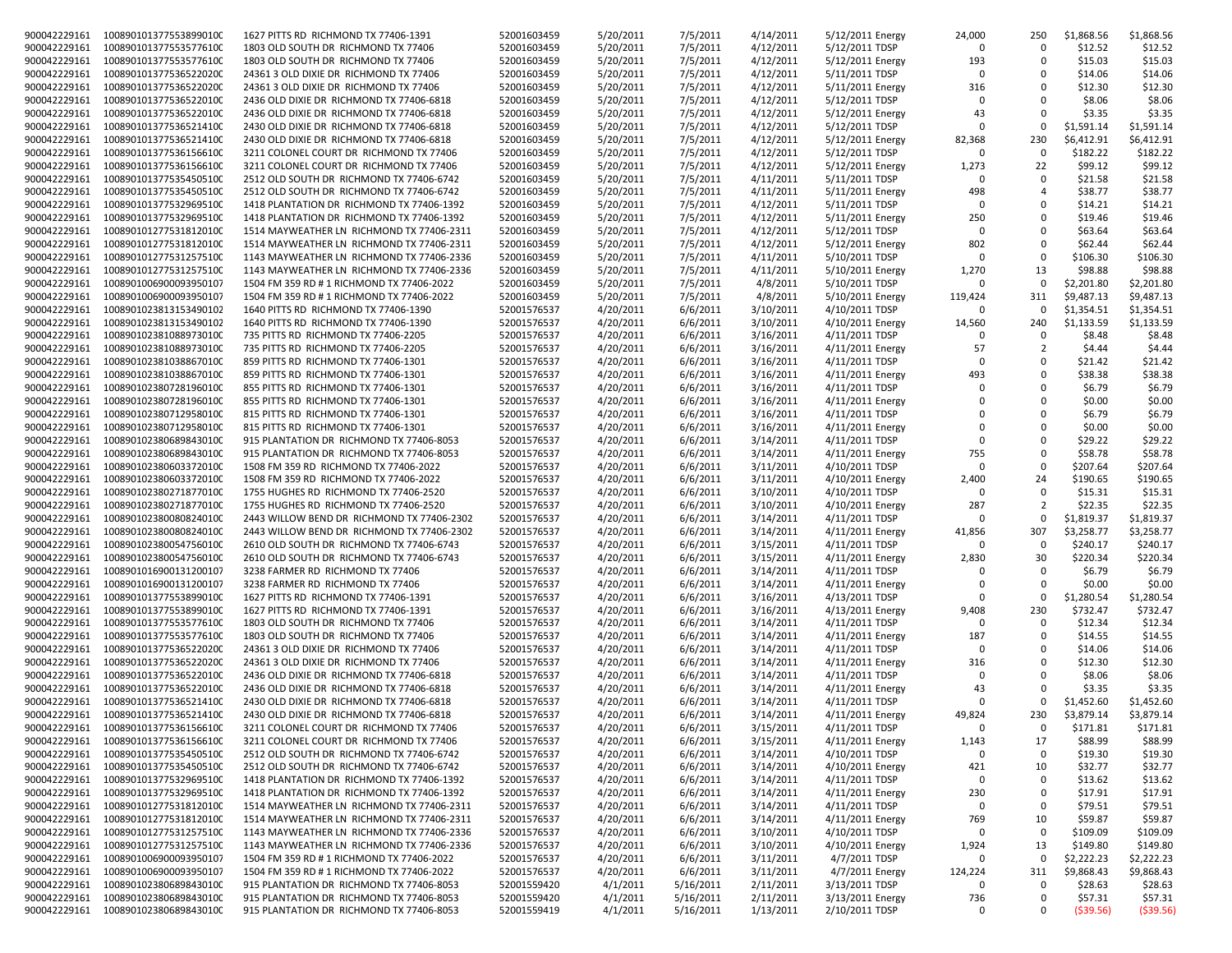| 900042229161 | 1008901023806898430100 | 915 PLANTATION DR RICHMOND TX 77406-8053   | 52001559419 | 4/1/2011  | 5/16/2011 | 1/13/2011  | 2/10/2011 TDSP   | $\Omega$    | 0              | \$27.12      | \$27.12    |
|--------------|------------------------|--------------------------------------------|-------------|-----------|-----------|------------|------------------|-------------|----------------|--------------|------------|
| 900042229161 | 1008901023806898430100 | 915 PLANTATION DR RICHMOND TX 77406-8053   | 52001559419 | 4/1/2011  | 5/16/2011 | 1/13/2011  | 2/10/2011 Energy | 1,817       | $\Omega$       | ( \$33.09)   | (\$33.09)  |
| 900042229161 | 1008901023806898430100 | 915 PLANTATION DR RICHMOND TX 77406-8053   | 52001559417 | 4/1/2011  | 5/16/2011 | 12/10/2010 | 1/12/2011 TDSP   | $\Omega$    | $\Omega$       | $($ \$39.28) | (\$39.28)  |
|              |                        |                                            |             |           |           |            |                  | $\Omega$    |                |              |            |
| 900042229161 | 1008901023806898430100 | 915 PLANTATION DR RICHMOND TX 77406-8053   | 52001559417 | 4/1/2011  | 5/16/2011 | 12/10/2010 | 1/12/2011 TDSP   |             | $\mathbf 0$    | \$30.63      | \$30.63    |
| 900042229161 | 1008901023806898430100 | 915 PLANTATION DR RICHMOND TX 77406-8053   | 52001559417 | 4/1/2011  | 5/16/2011 | 12/10/2010 | 1/12/2011 Energy | 1,929       | $\mathbf 0$    | (523.11)     | (523.11)   |
| 900042229161 | 1008901023813153490102 | 1640 PITTS RD RICHMOND TX 77406-1390       | 52001550428 | 3/24/2011 | 5/9/2011  | 2/9/2011   | 3/9/2011 TDSP    | $\Omega$    | $\mathbf 0$    | \$1,375.62   | \$1,375.62 |
|              |                        |                                            |             |           |           |            |                  |             |                |              |            |
| 900042229161 | 1008901023813153490102 | 1640 PITTS RD RICHMOND TX 77406-1390       | 52001550428 | 3/24/2011 | 5/9/2011  | 2/9/2011   | 3/9/2011 Energy  | 19,520      | 240            | \$1,519.77   | \$1,519.77 |
| 900042229161 | 1008901023810889730100 | 735 PITTS RD RICHMOND TX 77406-2205        | 52001550428 | 3/24/2011 | 5/9/2011  | 2/14/2011  | 3/15/2011 TDSP   | $\Omega$    | $\Omega$       | \$7.57       | \$7.57     |
| 900042229161 | 1008901023810889730100 | 735 PITTS RD RICHMOND TX 77406-2205        | 52001550428 | 3/24/2011 | 5/9/2011  | 2/14/2011  | 3/15/2011 Energy | 26          | $\overline{2}$ | \$2.02       | \$2.02     |
|              |                        |                                            |             |           |           |            |                  |             |                |              |            |
| 900042229161 | 1008901023810388670100 | 859 PITTS RD RICHMOND TX 77406-1301        | 52001550428 | 3/24/2011 | 5/9/2011  | 2/14/2011  | 3/15/2011 TDSP   | $\Omega$    | $\Omega$       | \$23.60      | \$23.60    |
| 900042229161 | 1008901023810388670100 | 859 PITTS RD RICHMOND TX 77406-1301        | 52001550428 | 3/24/2011 | 5/9/2011  | 2/14/2011  | 3/15/2011 Energy | 566         | $\mathbf 0$    | \$44.06      | \$44.06    |
| 900042229161 | 1008901023807281960100 | 855 PITTS RD RICHMOND TX 77406-1301        | 52001550428 | 3/24/2011 | 5/9/2011  | 2/14/2011  | 3/15/2011 TDSP   | $\Omega$    | $\Omega$       | \$6.79       | \$6.79     |
|              |                        |                                            |             |           |           |            |                  |             |                |              |            |
| 900042229161 | 1008901023807281960100 | 855 PITTS RD RICHMOND TX 77406-1301        | 52001550428 | 3/24/2011 | 5/9/2011  | 2/14/2011  | 3/15/2011 Energy |             | $\Omega$       | \$0.00       | \$0.00     |
| 900042229161 | 1008901023807129580100 | 815 PITTS RD RICHMOND TX 77406-1301        | 52001550428 | 3/24/2011 | 5/9/2011  | 2/14/2011  | 3/15/2011 TDSP   | $\Omega$    | $\Omega$       | \$6.79       | \$6.79     |
| 900042229161 | 1008901023807129580100 | 815 PITTS RD RICHMOND TX 77406-1301        | 52001550428 | 3/24/2011 | 5/9/2011  | 2/14/2011  | 3/15/2011 Energy | $\Omega$    | $\Omega$       | \$0.00       | \$0.00     |
|              | 1008901023806033720100 |                                            |             |           |           |            | 3/10/2011 TDSP   | $\Omega$    | $\mathbf 0$    |              |            |
| 900042229161 |                        | 1508 FM 359 RD RICHMOND TX 77406-2022      | 52001550428 | 3/24/2011 | 5/9/2011  | 2/9/2011   |                  |             |                | \$168.28     | \$168.28   |
| 900042229161 | 1008901023806033720100 | 1508 FM 359 RD RICHMOND TX 77406-2022      | 52001550428 | 3/24/2011 | 5/9/2011  | 2/9/2011   | 3/10/2011 Energy | 3,360       | $\Omega$       | \$266.92     | \$266.92   |
| 900042229161 | 1008901023802718770100 | 1755 HUGHES RD RICHMOND TX 77406-2520      | 52001550428 | 3/24/2011 | 5/9/2011  | 2/9/2011   | 3/9/2011 TDSP    | $\Omega$    | $\Omega$       | \$12.92      | \$12.92    |
| 900042229161 | 1008901023802718770100 | 1755 HUGHES RD RICHMOND TX 77406-2520      | 52001550428 | 3/24/2011 | 5/9/2011  | 2/9/2011   | 3/9/2011 Energy  | 206         | 3              | \$16.04      | \$16.04    |
|              |                        |                                            |             |           |           |            |                  |             |                |              |            |
| 900042229161 | 1008901023800808240100 | 2443 WILLOW BEND DR RICHMOND TX 77406-2302 | 52001550428 | 3/24/2011 | 5/9/2011  | 2/11/2011  | 3/13/2011 TDSP   | $\Omega$    | 0              | \$1,532.12   | \$1,532.12 |
| 900042229161 | 1008901023800808240100 | 2443 WILLOW BEND DR RICHMOND TX 77406-2302 | 52001550428 | 3/24/2011 | 5/9/2011  | 2/11/2011  | 3/13/2011 Energy | 35,712      | 250            | \$2,780.42   | \$2,780.42 |
| 900042229161 | 1008901023800547560100 | 2610 OLD SOUTH DR RICHMOND TX 77406-6743   | 52001550428 | 3/24/2011 | 5/9/2011  | 2/14/2011  | 3/14/2011 TDSP   | $\Omega$    | $\Omega$       | \$217.09     | \$217.09   |
|              |                        |                                            |             |           |           |            |                  |             |                |              |            |
| 900042229161 | 1008901023800547560100 | 2610 OLD SOUTH DR RICHMOND TX 77406-6743   | 52001550428 | 3/24/2011 | 5/9/2011  | 2/14/2011  | 3/14/2011 Energy | 2,972       | 18             | \$231.39     | \$231.39   |
| 900042229161 | 1008901016900131200107 | 3238 FARMER RD RICHMOND TX 77406           | 52001550428 | 3/24/2011 | 5/9/2011  | 2/14/2011  | 3/13/2011 TDSP   | $\Omega$    | $\mathbf 0$    | \$6.79       | \$6.79     |
|              |                        |                                            |             |           |           |            |                  | $\Omega$    | 0              |              |            |
| 900042229161 | 1008901016900131200107 | 3238 FARMER RD RICHMOND TX 77406           | 52001550428 | 3/24/2011 | 5/9/2011  | 2/14/2011  | 3/13/2011 Energy |             |                | \$0.00       | \$0.00     |
| 900042229161 | 1008901013775538990100 | 1627 PITTS RD RICHMOND TX 77406-1391       | 52001550428 | 3/24/2011 | 5/9/2011  | 2/14/2011  | 3/15/2011 TDSP   | $\Omega$    | $\mathbf 0$    | \$1,366.65   | \$1,366.65 |
| 900042229161 | 1008901013775538990100 | 1627 PITTS RD RICHMOND TX 77406-1391       | 52001550428 | 3/24/2011 | 5/9/2011  | 2/14/2011  | 3/15/2011 Energy | 5,184       | 250            | \$403.61     | \$403.61   |
|              |                        |                                            | 52001550428 |           |           |            |                  | $\Omega$    | $\Omega$       |              |            |
| 900042229161 | 1008901013775535776100 | 1803 OLD SOUTH DR RICHMOND TX 77406        |             | 3/24/2011 | 5/9/2011  | 2/14/2011  | 3/13/2011 TDSP   |             |                | \$12.14      | \$12.14    |
| 900042229161 | 1008901013775535776100 | 1803 OLD SOUTH DR RICHMOND TX 77406        | 52001550428 | 3/24/2011 | 5/9/2011  | 2/14/2011  | 3/13/2011 Energy | 180         | $\mathbf 0$    | \$14.01      | \$14.01    |
| 900042229161 | 1008901013775365220200 | 24361 3 OLD DIXIE DR RICHMOND TX 77406     | 52001550428 | 3/24/2011 | 5/9/2011  | 2/11/2011  | 3/13/2011 TDSP   | $\Omega$    | $\Omega$       | \$14.06      | \$14.06    |
| 900042229161 | 1008901013775365220200 | 24361 3 OLD DIXIE DR RICHMOND TX 77406     | 52001550428 | 3/24/2011 | 5/9/2011  | 2/11/2011  | 3/13/2011 Energy | 316         | $\mathbf 0$    | \$12.30      | \$12.30    |
|              |                        |                                            |             |           |           |            |                  |             |                |              |            |
| 900042229161 | 1008901013775365220100 | 2436 OLD DIXIE DR RICHMOND TX 77406-6818   | 52001550428 | 3/24/2011 | 5/9/2011  | 2/14/2011  | 3/13/2011 TDSP   | $\Omega$    | $\Omega$       | \$8.15       | \$8.15     |
| 900042229161 | 1008901013775365220100 | 2436 OLD DIXIE DR RICHMOND TX 77406-6818   | 52001550428 | 3/24/2011 | 5/9/2011  | 2/14/2011  | 3/13/2011 Energy | 46          | $\Omega$       | \$3.59       | \$3.59     |
| 900042229161 | 1008901013775365214100 | 2430 OLD DIXIE DR RICHMOND TX 77406-6818   | 52001550428 | 3/24/2011 | 5/9/2011  | 2/14/2011  | 3/13/2011 TDSP   | $\Omega$    | 0              | \$1,630.06   | \$1,630.06 |
|              |                        |                                            |             |           |           |            |                  |             |                |              |            |
| 900042229161 | 1008901013775365214100 | 2430 OLD DIXIE DR RICHMOND TX 77406-6818   | 52001550428 | 3/24/2011 | 5/9/2011  | 2/14/2011  | 3/13/2011 Energy | 37,728      | 274            | \$2,937.39   | \$2,937.39 |
| 900042229161 | 1008901013775361566100 | 3211 COLONEL COURT DR RICHMOND TX 77406    | 52001550428 | 3/24/2011 | 5/9/2011  | 2/14/2011  | 3/14/2011 TDSP   | $\Omega$    | $\mathbf 0$    | \$171.99     | \$171.99   |
| 900042229161 | 1008901013775361566100 | 3211 COLONEL COURT DR RICHMOND TX 77406    | 52001550428 | 3/24/2011 | 5/9/2011  | 2/14/2011  | 3/14/2011 Energy | 1,186       | 17             | \$92.33      | \$92.33    |
|              |                        |                                            |             |           |           |            |                  |             |                |              |            |
| 900042229161 | 1008901013775354505100 | 2512 OLD SOUTH DR RICHMOND TX 77406-6742   | 52001550428 | 3/24/2011 | 5/9/2011  | 2/14/2011  | 3/13/2011 TDSP   | $\Omega$    | $\Omega$       | \$19.51      | \$19.51    |
| 900042229161 | 1008901013775354505100 | 2512 OLD SOUTH DR RICHMOND TX 77406-6742   | 52001550428 | 3/24/2011 | 5/9/2011  | 2/14/2011  | 3/13/2011 Energy | 428         | 10             | \$33.33      | \$33.33    |
| 900042229161 | 1008901013775329695100 | 1418 PLANTATION DR RICHMOND TX 77406-1392  | 52001550428 | 3/24/2011 | 5/9/2011  | 2/14/2011  | 3/13/2011 TDSP   | $\Omega$    | 0              | \$13.33      | \$13.33    |
|              |                        |                                            |             |           |           |            |                  | 220         | $\mathbf 0$    |              |            |
| 900042229161 | 1008901013775329695100 | 1418 PLANTATION DR RICHMOND TX 77406-1392  | 52001550428 | 3/24/2011 | 5/9/2011  | 2/14/2011  | 3/13/2011 Energy |             |                | \$17.13      | \$17.13    |
| 900042229161 | 1008901012775318120100 | 1514 MAYWEATHER LN RICHMOND TX 77406-2311  | 52001550428 | 3/24/2011 | 5/9/2011  | 2/11/2011  | 3/13/2011 TDSP   | $\Omega$    | $\Omega$       | \$64.13      | \$64.13    |
| 900042229161 | 1008901012775318120100 | 1514 MAYWEATHER LN RICHMOND TX 77406-2311  | 52001550428 | 3/24/2011 | 5/9/2011  | 2/11/2011  | 3/13/2011 Energy | 889         | $\Omega$       | \$69.22      | \$69.22    |
| 900042229161 | 1008901012775312575100 | 1143 MAYWEATHER LN RICHMOND TX 77406-2336  | 52001550428 | 3/24/2011 | 5/9/2011  | 2/9/2011   | 3/9/2011 TDSP    | $\Omega$    | $\mathbf 0$    | \$105.93     | \$105.93   |
|              |                        |                                            |             |           |           |            |                  |             |                |              |            |
| 900042229161 | 1008901012775312575100 | 1143 MAYWEATHER LN RICHMOND TX 77406-2336  | 52001550428 | 3/24/2011 | 5/9/2011  | 2/9/2011   | 3/9/2011 Energy  | 719         | 14             | \$55.98      | \$55.98    |
| 900042229161 | 1008901006900093950107 | 1504 FM 359 RD # 1 RICHMOND TX 77406-2022  | 52001550428 | 3/24/2011 | 5/9/2011  | 2/9/2011   | 3/10/2011 TDSP   | $\Omega$    | 0              | \$2,178.09   | \$2,178.09 |
| 900042229161 | 1008901006900093950107 | 1504 FM 359 RD # 1 RICHMOND TX 77406-2022  | 52001550428 | 3/24/2011 | 5/9/2011  | 2/9/2011   | 3/10/2011 Energy | 113,856     | 311            | \$9,044.80   | \$9,044.80 |
|              |                        |                                            |             |           |           |            |                  |             |                |              |            |
| 900042229161 | 1008901023813153490102 | 1640 PITTS RD RICHMOND TX 77406-1390       | 54875549121 | 2/18/2011 | 4/4/2011  | 1/11/2011  | 2/8/2011 TDSP    | $\Omega$    | 0              | \$673.70     | \$673.70   |
| 900042229161 | 1008901023813153490102 | 1640 PITTS RD RICHMOND TX 77406-1390       | 54875549121 | 2/18/2011 | 4/4/2011  | 1/11/2011  | 2/8/2011 Energy  | 160         | 6              | \$12.46      | \$12.46    |
| 900042229161 | 1008901023810889730100 | 735 PITTS RD RICHMOND TX 77406-2205        | 54875549121 | 2/18/2011 | 4/4/2011  | 1/14/2011  | 2/13/2011 TDSP   | $\Omega$    | $\Omega$       | \$7.83       | \$7.83     |
|              |                        |                                            |             |           |           |            |                  |             |                |              |            |
| 900042229161 | 1008901023810889730100 | 735 PITTS RD RICHMOND TX 77406-2205        | 54875549121 | 2/18/2011 | 4/4/2011  | 1/14/2011  | 2/13/2011 Energy | 36          | 2              | \$2.80       | \$2.80     |
| 900042229161 | 1008901023810388670100 | 859 PITTS RD RICHMOND TX 77406-1301        | 54875549121 | 2/18/2011 | 4/4/2011  | 1/14/2011  | 2/13/2011 TDSP   | $\Omega$    | $\Omega$       | \$22.49      | \$22.49    |
| 900042229161 | 1008901023810388670100 | 859 PITTS RD RICHMOND TX 77406-1301        | 54875549121 | 2/18/2011 | 4/4/2011  | 1/14/2011  | 2/13/2011 Energy | 537         | $\Omega$       | \$41.81      | \$41.81    |
|              |                        |                                            |             |           |           |            |                  |             |                |              |            |
| 900042229161 | 1008901023807281960100 | 855 PITTS RD RICHMOND TX 77406-1301        | 54875549121 | 2/18/2011 | 4/4/2011  | 1/14/2011  | 2/13/2011 TDSP   | $\mathbf 0$ | 0              | \$6.79       | \$6.79     |
| 900042229161 | 1008901023807281960100 | 855 PITTS RD RICHMOND TX 77406-1301        | 54875549121 | 2/18/2011 | 4/4/2011  | 1/14/2011  | 2/13/2011 Energy | $\Omega$    | 0              | \$0.00       | \$0.00     |
| 900042229161 | 1008901023807129580100 | 815 PITTS RD RICHMOND TX 77406-1301        | 54875549121 | 2/18/2011 | 4/4/2011  | 1/14/2011  | 2/13/2011 TDSP   | $\mathbf 0$ | 0              | \$6.79       | \$6.79     |
|              |                        |                                            |             |           |           |            |                  |             |                |              |            |
| 900042229161 | 1008901023807129580100 | 815 PITTS RD RICHMOND TX 77406-1301        | 54875549121 | 2/18/2011 | 4/4/2011  | 1/14/2011  | 2/13/2011 Energy | $\mathbf 0$ | 0              | \$0.00       | \$0.00     |
| 900042229161 | 1008901023806898430100 | 915 PLANTATION DR RICHMOND TX 77406-8053   | 54875549121 | 2/18/2011 | 4/4/2011  | 1/13/2011  | 2/10/2011 TDSP   | $\mathbf 0$ | 0              | \$39.56      | \$39.56    |
| 900042229161 | 1008901023806898430100 | 915 PLANTATION DR RICHMOND TX 77406-8053   | 54875549121 | 2/18/2011 | 4/4/2011  | 1/13/2011  | 2/10/2011 Energy | 1,121       | 0              | \$87.28      | \$87.28    |
| 900042229161 |                        |                                            |             |           |           |            |                  | $\Omega$    |                |              |            |
|              | 1008901023806033720100 | 1508 FM 359 RD RICHMOND TX 77406-2022      | 54875549121 | 2/18/2011 | 4/4/2011  | 1/11/2011  | 2/8/2011 TDSP    |             | 0              | \$211.22     | \$211.22   |
| 900042229161 | 1008901023806033720100 | 1508 FM 359 RD RICHMOND TX 77406-2022      | 54875549121 | 2/18/2011 | 4/4/2011  | 1/11/2011  | 2/8/2011 Energy  | 3,840       | 24             | \$305.05     | \$305.05   |
| 900042229161 | 1008901023802718770100 | 1755 HUGHES RD RICHMOND TX 77406-2520      | 54875549121 | 2/18/2011 | 4/4/2011  | 1/11/2011  | 2/8/2011 TDSP    | $\Omega$    | 0              | \$13.97      | \$13.97    |
| 900042229161 | 1008901023802718770100 | 1755 HUGHES RD RICHMOND TX 77406-2520      | 54875549121 | 2/18/2011 | 4/4/2011  | 1/11/2011  | 2/8/2011 Energy  | 246         | 4              | \$19.15      | \$19.15    |
|              |                        |                                            |             |           |           |            |                  |             |                |              |            |
| 900042229161 | 1008901023800808240100 | 2443 WILLOW BEND DR RICHMOND TX 77406-2302 | 54875549121 | 2/18/2011 | 4/4/2011  | 1/14/2011  | 2/10/2011 TDSP   | $\Omega$    | $\mathbf 0$    | \$1,493.82   | \$1,493.82 |
| 900042229161 | 1008901023800808240100 | 2443 WILLOW BEND DR RICHMOND TX 77406-2302 | 54875549121 | 2/18/2011 | 4/4/2011  | 1/14/2011  | 2/10/2011 Energy | 18,048      | 269            | \$1,405.16   | \$1,405.16 |
| 900042229161 | 1008901023800547560100 | 2610 OLD SOUTH DR RICHMOND TX 77406-6743   | 54875549121 | 2/18/2011 | 4/4/2011  | 1/13/2011  | 2/13/2011 TDSP   | $\Omega$    | 0              | \$241.41     | \$241.41   |
|              |                        |                                            |             |           |           |            |                  |             |                |              |            |
| 900042229161 | 1008901023800547560100 | 2610 OLD SOUTH DR RICHMOND TX 77406-6743   | 54875549121 | 2/18/2011 | 4/4/2011  | 1/13/2011  | 2/13/2011 Energy | 3,830       | 30             | \$298.19     | \$298.19   |
| 900042229161 | 1008901016900131200107 | 3238 FARMER RD RICHMOND TX 77406           | 54875549121 | 2/18/2011 | 4/4/2011  | 1/13/2011  | 2/13/2011 TDSP   | 0           | 0              | \$6.79       | \$6.79     |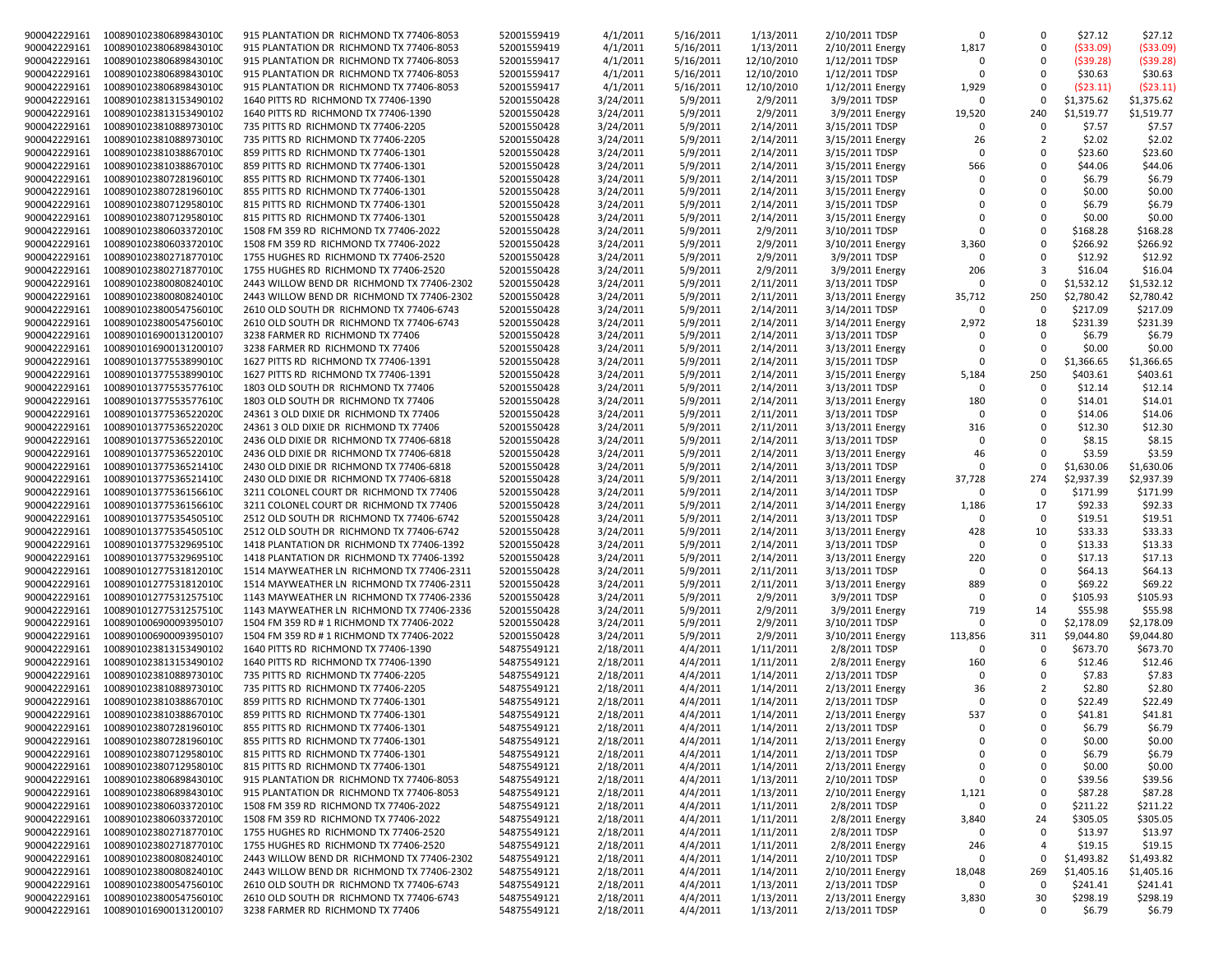| 900042229161 | 1008901016900131200107              | 3238 FARMER RD RICHMOND TX 77406           | 54875549121 | 2/18/2011 | 4/4/2011  | 1/13/2011  | 2/13/2011 Energy | $\mathbf 0$     | $\Omega$       | \$0.00      | \$0.00      |
|--------------|-------------------------------------|--------------------------------------------|-------------|-----------|-----------|------------|------------------|-----------------|----------------|-------------|-------------|
|              | 1008901013775538990100              |                                            |             |           |           |            |                  | $\Omega$        | $\Omega$       |             |             |
| 900042229161 |                                     | 1627 PITTS RD RICHMOND TX 77406-1391       | 54875549121 | 2/18/2011 | 4/4/2011  | 1/14/2011  | 2/13/2011 TDSP   |                 |                | \$1,147.45  | \$1,147.45  |
| 900042229161 | 1008901013775538990100              | 1627 PITTS RD RICHMOND TX 77406-1391       | 54875549121 | 2/18/2011 | 4/4/2011  | 1/14/2011  | 2/13/2011 Energy | 6,144           | 211            | \$478.35    | \$478.35    |
| 900042229161 | 1008901013775535776100              | 1803 OLD SOUTH DR RICHMOND TX 77406        | 54875549121 | 2/18/2011 | 4/4/2011  | 1/13/2011  | 2/13/2011 TDSP   | $\Omega$        | $\Omega$       | \$13.75     | \$13.75     |
| 900042229161 | 1008901013775535776100              | 1803 OLD SOUTH DR RICHMOND TX 77406        | 54875549121 | 2/18/2011 | 4/4/2011  | 1/13/2011  | 2/13/2011 Energy | 238             | $\Omega$       | \$18.53     | \$18.53     |
| 900042229161 | 1008901013775365220200              | 24361 3 OLD DIXIE DR RICHMOND TX 77406     | 54875549121 | 2/18/2011 | 4/4/2011  | 1/13/2011  | 2/10/2011 TDSP   | $\Omega$        | $\Omega$       | \$14.05     | \$14.05     |
| 900042229161 | 1008901013775365220200              | 24361 3 OLD DIXIE DR RICHMOND TX 77406     | 54875549121 | 2/18/2011 | 4/4/2011  | 1/13/2011  | 2/10/2011 Energy | 316             | $\Omega$       | \$12.30     | \$12.30     |
| 900042229161 | 1008901013775365220100              | 2436 OLD DIXIE DR RICHMOND TX 77406-6818   | 54875549121 | 2/18/2011 | 4/4/2011  | 1/13/2011  | 2/13/2011 TDSP   | $\Omega$        | $\Omega$       | \$8.40      | \$8.40      |
| 900042229161 | 1008901013775365220100              | 2436 OLD DIXIE DR RICHMOND TX 77406-6818   | 54875549121 | 2/18/2011 | 4/4/2011  | 1/13/2011  | 2/13/2011 Energy | 55              | $\Omega$       | \$4.28      | \$4.28      |
| 900042229161 | 1008901013775365214100              | 2430 OLD DIXIE DR RICHMOND TX 77406-6818   | 54875549121 | 2/18/2011 | 4/4/2011  | 1/13/2011  | 2/13/2011 TDSP   | $\Omega$        | $\Omega$       | \$1,247.99  | \$1,247.99  |
| 900042229161 | 1008901013775365214100              | 2430 OLD DIXIE DR RICHMOND TX 77406-6818   | 54875549121 | 2/18/2011 | 4/4/2011  | 1/13/2011  | 2/13/2011 Energy | 58,464          | 173            | \$4,551.82  | \$4,551.82  |
| 900042229161 | 1008901013775361566100              | 3211 COLONEL COURT DR RICHMOND TX 77406    | 54875549121 | 2/18/2011 | 4/4/2011  | 1/14/2011  | 2/13/2011 TDSP   | $\Omega$        | $\Omega$       | \$189.80    | \$189.80    |
|              |                                     | 3211 COLONEL COURT DR RICHMOND TX 77406    |             |           |           |            |                  |                 | 27             |             |             |
| 900042229161 | 1008901013775361566100              |                                            | 54875549121 | 2/18/2011 | 4/4/2011  | 1/14/2011  | 2/13/2011 Energy | 1,351           | $\Omega$       | \$105.19    | \$105.19    |
| 900042229161 | 1008901013775354505100              | 2512 OLD SOUTH DR RICHMOND TX 77406-6742   | 54875549121 | 2/18/2011 | 4/4/2011  | 1/14/2011  | 2/13/2011 TDSP   | $\Omega$        |                | \$25.20     | \$25.20     |
| 900042229161 | 1008901013775354505100              | 2512 OLD SOUTH DR RICHMOND TX 77406-6742   | 54875549121 | 2/18/2011 | 4/4/2011  | 1/14/2011  | 2/13/2011 Energy | 630             | 5              | \$49.05     | \$49.05     |
| 900042229161 | 1008901013775329695100              | 1418 PLANTATION DR RICHMOND TX 77406-1392  | 54875549121 | 2/18/2011 | 4/4/2011  | 1/13/2011  | 2/13/2011 TDSP   | $\Omega$        | $\Omega$       | \$14.69     | \$14.69     |
| 900042229161 | 1008901013775329695100              | 1418 PLANTATION DR RICHMOND TX 77406-1392  | 54875549121 | 2/18/2011 | 4/4/2011  | 1/13/2011  | 2/13/2011 Energy | 270             | $\Omega$       | \$21.03     | \$21.03     |
| 900042229161 | 1008901012775318120100              | 1514 MAYWEATHER LN RICHMOND TX 77406-2311  | 54875549121 | 2/18/2011 | 4/4/2011  | 1/14/2011  | 2/10/2011 TDSP   | $\Omega$        | $\Omega$       | \$93.75     | \$93.75     |
| 900042229161 | 1008901012775318120100              | 1514 MAYWEATHER LN RICHMOND TX 77406-2311  | 54875549121 | 2/18/2011 | 4/4/2011  | 1/14/2011  | 2/10/2011 Energy | 896             | 13             | \$69.76     | \$69.76     |
| 900042229161 | 1008901012775312575100              | 1143 MAYWEATHER LN RICHMOND TX 77406-2336  | 54875549121 | 2/18/2011 | 4/4/2011  | 1/11/2011  | 2/8/2011 TDSP    | $\Omega$        | $\Omega$       | \$107.50    | \$107.50    |
| 900042229161 | 1008901012775312575100              | 1143 MAYWEATHER LN RICHMOND TX 77406-2336  | 54875549121 | 2/18/2011 | 4/4/2011  | 1/11/2011  | 2/8/2011 Energy  | 973             | 15             | \$75.76     | \$75.76     |
| 900042229161 | 1008901006900093950107              | 1504 FM 359 RD # 1 RICHMOND TX 77406-2022  | 54875549121 | 2/18/2011 | 4/4/2011  | 1/11/2011  | 2/8/2011 TDSP    | $\Omega$        | $\Omega$       | \$2,121.46  | \$2,121.46  |
| 900042229161 | 1008901006900093950107              | 1504 FM 359 RD # 1 RICHMOND TX 77406-2022  | 54875549121 | 2/18/2011 | 4/4/2011  | 1/11/2011  | 2/8/2011 Energy  | 144,960         | 282            | \$11,515.72 | \$11,515.72 |
| 900042229161 | 1008901023813153490102              | 1640 PITTS RD RICHMOND TX 77406-1390       | 52001490948 | 1/29/2011 | 3/15/2011 | 12/9/2010  | 1/10/2011 TDSP   | $\Omega$        | $\Omega$       | \$674.59    | \$674.59    |
| 900042229161 | 1008901023813153490102              | 1640 PITTS RD RICHMOND TX 77406-1390       |             | 1/29/2011 | 3/15/2011 | 12/9/2010  | 1/10/2011 Energy |                 | 6              | \$24.91     |             |
|              |                                     |                                            | 52001490948 |           |           |            |                  | 320<br>$\Omega$ | $\Omega$       |             | \$24.91     |
| 900042229161 | 1008901023810889730100              | 735 PITTS RD RICHMOND TX 77406-2205        | 52001490948 | 1/29/2011 | 3/15/2011 | 12/14/2010 | 1/13/2011 TDSP   |                 |                | \$7.61      | \$7.61      |
| 900042229161 | 1008901023810889730100              | 735 PITTS RD RICHMOND TX 77406-2205        | 52001490948 | 1/29/2011 | 3/15/2011 | 12/14/2010 | 1/13/2011 Energy | 28              | $\overline{2}$ | \$2.18      | \$2.18      |
| 900042229161 | 1008901023810388670100              | 859 PITTS RD RICHMOND TX 77406-1301        | 52001490948 | 1/29/2011 | 3/15/2011 | 12/14/2010 | 1/13/2011 TDSP   | $\Omega$        | $\Omega$       | \$21.95     | \$21.95     |
| 900042229161 | 1008901023810388670100              | 859 PITTS RD RICHMOND TX 77406-1301        | 52001490948 | 1/29/2011 | 3/15/2011 | 12/14/2010 | 1/13/2011 Energy | 519             | $\Omega$       | \$40.41     | \$40.41     |
| 900042229161 | 1008901023807281960100              | 855 PITTS RD RICHMOND TX 77406-1301        | 52001490948 | 1/29/2011 | 3/15/2011 | 12/14/2010 | 1/13/2011 TDSP   | $\Omega$        | $\Omega$       | \$6.79      | \$6.79      |
| 900042229161 | 1008901023807281960100              | 855 PITTS RD RICHMOND TX 77406-1301        | 52001490948 | 1/29/2011 | 3/15/2011 | 12/14/2010 | 1/13/2011 Energy | $\Omega$        | $\Omega$       | \$0.00      | \$0.00      |
| 900042229161 | 1008901023807129580100              | 815 PITTS RD RICHMOND TX 77406-1301        | 52001490948 | 1/29/2011 | 3/15/2011 | 12/14/2010 | 1/13/2011 TDSP   | $\Omega$        | $\Omega$       | \$6.79      | \$6.79      |
| 900042229161 | 1008901023807129580100              | 815 PITTS RD RICHMOND TX 77406-1301        | 52001490948 | 1/29/2011 | 3/15/2011 | 12/14/2010 | 1/13/2011 Energy | $\Omega$        | $\Omega$       | \$0.00      | \$0.00      |
| 900042229161 | 1008901023806898430100              | 915 PLANTATION DR RICHMOND TX 77406-8053   | 52001490948 | 1/29/2011 | 3/15/2011 | 12/10/2010 | 1/12/2011 TDSP   | $\Omega$        | $\Omega$       | \$39.28     | \$39.28     |
| 900042229161 | 1008901023806898430100              | 915 PLANTATION DR RICHMOND TX 77406-8053   | 52001490948 | 1/29/2011 | 3/15/2011 | 12/10/2010 | 1/12/2011 Energy | 1,113           | $\Omega$       | \$86.65     | \$86.65     |
| 900042229161 | 1008901023806033720100              | 1508 FM 359 RD RICHMOND TX 77406-2022      | 52001490948 | 1/29/2011 | 3/15/2011 | 12/9/2010  | 1/10/2011 TDSP   | $\Omega$        | $\Omega$       | \$213.16    | \$213.16    |
| 900042229161 | 1008901023806033720100              | 1508 FM 359 RD RICHMOND TX 77406-2022      | 52001490948 | 1/29/2011 | 3/15/2011 | 12/9/2010  | 1/10/2011 Energy | 4,320           | 24             | \$343.18    | \$343.18    |
| 900042229161 | 1008901023802718770100              | 1755 HUGHES RD RICHMOND TX 77406-2520      | 52001490948 | 1/29/2011 | 3/15/2011 | 12/9/2010  | 1/10/2011 TDSP   | $\Omega$        | $\Omega$       | \$14.47     | \$14.47     |
| 900042229161 | 1008901023802718770100              | 1755 HUGHES RD RICHMOND TX 77406-2520      | 52001490948 | 1/29/2011 | 3/15/2011 | 12/9/2010  | 1/10/2011 Energy | 263             | $\overline{4}$ | \$20.47     | \$20.47     |
|              |                                     |                                            |             |           |           |            |                  | $\Omega$        | $\Omega$       |             |             |
| 900042229161 | 1008901023800808240100              | 2443 WILLOW BEND DR RICHMOND TX 77406-2302 | 52001490948 | 1/29/2011 | 3/15/2011 | 12/10/2010 | 1/13/2011 TDSP   |                 |                | \$1,618.49  | \$1,618.49  |
| 900042229161 | 1008901023800808240100              | 2443 WILLOW BEND DR RICHMOND TX 77406-2302 | 52001490948 | 1/29/2011 | 3/15/2011 | 12/10/2010 | 1/13/2011 Energy | 24,768          | 288            | \$1,928.36  | \$1,928.36  |
| 900042229161 | 1008901023800547560100              | 2610 OLD SOUTH DR RICHMOND TX 77406-6743   | 52001490948 | 1/29/2011 | 3/15/2011 | 12/13/2010 | 1/12/2011 TDSP   | $\Omega$        | $\Omega$       | \$212.61    | \$212.61    |
| 900042229161 | 1008901023800547560100              | 2610 OLD SOUTH DR RICHMOND TX 77406-6743   | 52001490948 | 1/29/2011 | 3/15/2011 | 12/13/2010 | 1/12/2011 Energy | 3,264           | 16             | \$254.12    | \$254.12    |
| 900042229161 | 1008901016900131200107              | 3238 FARMER RD RICHMOND TX 77406           | 52001490948 | 1/29/2011 | 3/15/2011 | 12/10/2010 | 1/12/2011 TDSP   | $\Omega$        | $\Omega$       | \$6.79      | \$6.79      |
| 900042229161 | 1008901016900131200107              | 3238 FARMER RD RICHMOND TX 77406           | 52001490948 | 1/29/2011 | 3/15/2011 | 12/10/2010 | 1/12/2011 Energy | $\Omega$        | $\Omega$       | \$0.00      | \$0.00      |
| 900042229161 | 1008901013775538990100              | 1627 PITTS RD RICHMOND TX 77406-1391       | 52001490948 | 1/29/2011 | 3/15/2011 | 12/14/2010 | 1/13/2011 TDSP   | $\Omega$        | $\Omega$       | \$589.97    | \$589.97    |
| 900042229161 | 1008901013775538990100              | 1627 PITTS RD RICHMOND TX 77406-1391       | 52001490948 | 1/29/2011 | 3/15/2011 | 12/14/2010 | 1/13/2011 Energy | 2,496           | 48             | \$194.33    | \$194.33    |
| 900042229161 | 1008901013775535776100              | 1803 OLD SOUTH DR RICHMOND TX 77406        | 52001490948 | 1/29/2011 | 3/15/2011 | 12/13/2010 | 1/12/2011 TDSP   | $\Omega$        | $\Omega$       | \$13.56     | \$13.56     |
| 900042229161 | 1008901013775535776100              | 1803 OLD SOUTH DR RICHMOND TX 77406        | 52001490948 | 1/29/2011 | 3/15/2011 | 12/13/2010 | 1/12/2011 Energy | 232             | $\Omega$       | \$18.06     | \$18.06     |
| 900042229161 | 1008901013775365220200              | 24361 3 OLD DIXIE DR RICHMOND TX 77406     | 52001490948 | 1/29/2011 | 3/15/2011 | 12/10/2010 | 1/12/2011 TDSP   | $\Omega$        | $\Omega$       | \$14.05     | \$14.05     |
| 900042229161 | 1008901013775365220200              | 24361 3 OLD DIXIE DR RICHMOND TX 77406     | 52001490948 | 1/29/2011 | 3/15/2011 | 12/10/2010 | 1/12/2011 Energy | 316             | $\Omega$       | \$12.30     | \$12.30     |
| 900042229161 | 1008901013775365220100              | 2436 OLD DIXIE DR RICHMOND TX 77406-6818   | 52001490948 | 1/29/2011 | 3/15/2011 | 12/10/2010 | 1/12/2011 TDSP   | $\Omega$        | $\Omega$       | \$8.70      | \$8.70      |
| 900042229161 | 1008901013775365220100              | 2436 OLD DIXIE DR RICHMOND TX 77406-6818   | 52001490948 | 1/29/2011 | 3/15/2011 | 12/10/2010 | 1/12/2011 Energy | 66              | $\Omega$       | \$5.14      | \$5.14      |
| 900042229161 | 1008901013775365214100              | 2430 OLD DIXIE DR RICHMOND TX 77406-6818   | 52001490948 | 1/29/2011 | 3/15/2011 | 12/10/2010 | 1/12/2011 TDSP   | 0               | 0              | \$1,335.13  | \$1,335.13  |
|              |                                     |                                            |             |           |           |            |                  |                 |                |             |             |
|              | 900042229161 1008901013775365214100 | 2430 OLD DIXIE DR RICHMOND TX 77406-6818   | 52001490948 | 1/29/2011 | 3/15/2011 | 12/10/2010 | 1/12/2011 Energy | 73,440          | 187            | \$5,717.81  | \$5,717.81  |
| 900042229161 | 1008901013775361566100              | 3211 COLONEL COURT DR RICHMOND TX 77406    | 52001490948 | 1/29/2011 | 3/15/2011 | 12/13/2010 | 1/13/2011 TDSP   | 0               | $\mathbf 0$    | \$172.88    | \$172.88    |
| 900042229161 | 1008901013775361566100              | 3211 COLONEL COURT DR RICHMOND TX 77406    | 52001490948 | 1/29/2011 | 3/15/2011 | 12/13/2010 | 1/13/2011 Energy | 1,361           | 18             | \$105.97    | \$105.97    |
| 900042229161 | 1008901013775354505100              | 2512 OLD SOUTH DR RICHMOND TX 77406-6742   | 52001490948 | 1/29/2011 | 3/15/2011 | 12/13/2010 | 1/13/2011 TDSP   | 0               | 0              | \$22.09     | \$22.09     |
| 900042229161 | 1008901013775354505100              | 2512 OLD SOUTH DR RICHMOND TX 77406-6742   | 52001490948 | 1/29/2011 | 3/15/2011 | 12/13/2010 | 1/13/2011 Energy | 524             | 5              | \$40.80     | \$40.80     |
| 900042229161 | 1008901013775329695100              | 1418 PLANTATION DR RICHMOND TX 77406-1392  | 52001490948 | 1/29/2011 | 3/15/2011 | 12/10/2010 | 1/12/2011 TDSP   | 0               | $\mathbf 0$    | \$16.13     | \$16.13     |
| 900042229161 | 1008901013775329695100              | 1418 PLANTATION DR RICHMOND TX 77406-1392  | 52001490948 | 1/29/2011 | 3/15/2011 | 12/10/2010 | 1/12/2011 Energy | 320             | 0              | \$24.91     | \$24.91     |
|              | 900042229161 1008901012775318120100 | 1514 MAYWEATHER LN RICHMOND TX 77406-2311  | 52001490948 | 1/29/2011 | 3/15/2011 | 12/10/2010 | 1/13/2011 TDSP   | $\mathbf 0$     | $\mathbf 0$    | \$64.95     | \$64.95     |
| 900042229161 | 1008901012775318120100              | 1514 MAYWEATHER LN RICHMOND TX 77406-2311  | 52001490948 | 1/29/2011 | 3/15/2011 | 12/10/2010 | 1/13/2011 Energy | 1,048           | 0              | \$81.60     | \$81.60     |
| 900042229161 | 1008901012775312575100              | 1143 MAYWEATHER LN RICHMOND TX 77406-2336  | 52001490948 | 1/29/2011 | 3/15/2011 | 12/9/2010  | 1/10/2011 TDSP   | $\mathbf 0$     | $\mathbf 0$    | \$107.44    | \$107.44    |
| 900042229161 | 1008901012775312575100              | 1143 MAYWEATHER LN RICHMOND TX 77406-2336  | 52001490948 | 1/29/2011 | 3/15/2011 | 12/9/2010  | 1/10/2011 Energy | 966             | 15             | \$75.21     | \$75.21     |
| 900042229161 | 1008901006900093950107              | 1504 FM 359 RD # 1 RICHMOND TX 77406-2022  | 52001490948 | 1/29/2011 | 3/15/2011 | 12/9/2010  | 1/10/2011 TDSP   | 0               | 0              | \$2,136.95  | \$2,136.95  |
| 900042229161 | 1008901006900093950107              | 1504 FM 359 RD # 1 RICHMOND TX 77406-2022  | 52001490948 | 1/29/2011 | 3/15/2011 | 12/9/2010  | 1/10/2011 Energy | 149,376         | 282            | \$11,866.53 | \$11,866.53 |
| 900042229161 | 1008901023813153490102              | 1640 PITTS RD RICHMOND TX 77406-1390       | 52001490940 | 1/29/2011 | 3/15/2011 | 11/5/2010  | 12/8/2010 TDSP   | 0               | 0              | \$1,292.68  | \$1,292.68  |
|              |                                     |                                            |             |           |           |            |                  |                 |                |             |             |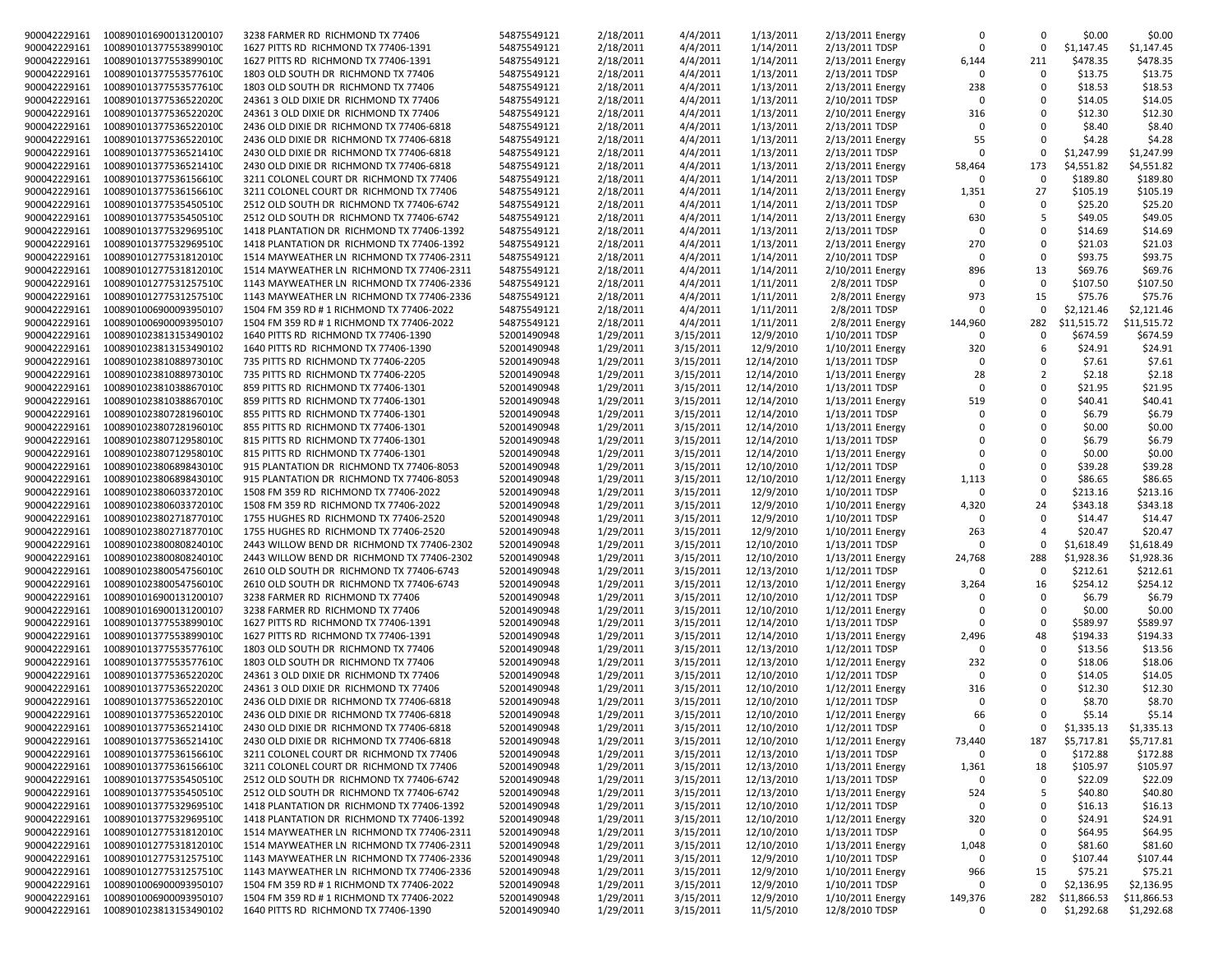| 900042229161 | 1008901023813153490102 | 1640 PITTS RD RICHMOND TX 77406-1390       | 52001490940 | 1/29/2011  | 3/15/2011 | 9/8/2010   | 10/6/2010 TDSP    | $\Omega$     | 0              | (51,401.38)  | (51, 401.38) |
|--------------|------------------------|--------------------------------------------|-------------|------------|-----------|------------|-------------------|--------------|----------------|--------------|--------------|
| 900042229161 | 1008901023813153490102 | 1640 PITTS RD RICHMOND TX 77406-1390       | 52001490940 | 1/29/2011  | 3/15/2011 | 10/7/2010  | 11/4/2010 TDSP    | $\Omega$     | 0              | (51, 392.83) | (51, 392.83) |
| 900042229161 | 1008901023813153490102 | 1640 PITTS RD RICHMOND TX 77406-1390       | 52001490940 | 1/29/2011  | 3/15/2011 | 10/7/2010  | 11/4/2010 TDSP    | $\Omega$     | $\Omega$       | \$1,284.23   | \$1,284.23   |
| 900042229161 | 1008901023813153490102 | 1640 PITTS RD RICHMOND TX 77406-1390       | 52001490940 | 1/29/2011  | 3/15/2011 | 9/8/2010   | 10/6/2010 TDSP    | 0            | 0              | \$1,281.99   | \$1,281.99   |
| 900042229161 | 1008901023813153490102 | 1640 PITTS RD RICHMOND TX 77406-1390       | 52001490940 | 1/29/2011  | 3/15/2011 | 9/8/2010   | 10/6/2010 Energy  | 35,680       | 240            | (\$2,204.91) | (52, 204.91) |
| 900042229161 | 1008901023813153490102 | 1640 PITTS RD RICHMOND TX 77406-1390       | 52001490940 | 1/29/2011  | 3/15/2011 | 10/7/2010  | 11/4/2010 Energy  | 33,120       | 240            | (\$2,005.60) | (\$2,005.60) |
|              |                        |                                            |             |            |           |            |                   |              |                |              |              |
| 900042229161 | 1008901023813153490102 | 1640 PITTS RD RICHMOND TX 77406-1390       | 52001490940 | 1/29/2011  | 3/15/2011 | 11/5/2010  | 12/8/2010 Energy  | 4,640        | 240            | \$361.25     | \$361.25     |
| 900042229161 | 1008901023806898430100 | 915 PLANTATION DR RICHMOND TX 77406-8053   | 52001490940 | 1/29/2011  | 3/15/2011 | 11/9/2010  | 12/9/2010 TDSP    | $\Omega$     | 0              | \$32.25      | \$32.25      |
| 900042229161 | 1008901023806898430100 | 915 PLANTATION DR RICHMOND TX 77406-8053   | 52001490940 | 1/29/2011  | 3/15/2011 | 9/10/2010  | 10/10/2010 TDSP   | $\Omega$     | $\Omega$       | (528.38)     | (\$28.38)    |
| 900042229161 | 1008901023806898430100 | 915 PLANTATION DR RICHMOND TX 77406-8053   | 52001490940 | 1/29/2011  | 3/15/2011 | 10/11/2010 | 11/8/2010 TDSP    | $\Omega$     | $\Omega$       | (\$28.38)    | (\$28.38)    |
| 900042229161 | 1008901023806898430100 | 915 PLANTATION DR RICHMOND TX 77406-8053   | 52001490940 | 1/29/2011  | 3/15/2011 | 9/10/2010  | 10/10/2010 TDSP   | $\Omega$     | 0              | \$29.18      | \$29.18      |
| 900042229161 | 1008901023806898430100 | 915 PLANTATION DR RICHMOND TX 77406-8053   |             | 1/29/2011  | 3/15/2011 | 10/11/2010 | 11/8/2010 TDSP    | $\Omega$     | $\Omega$       | \$27.84      | \$27.84      |
|              |                        |                                            | 52001490940 |            |           |            |                   |              |                |              |              |
| 900042229161 | 1008901023806898430100 | 915 PLANTATION DR RICHMOND TX 77406-8053   | 52001490940 | 1/29/2011  | 3/15/2011 | 9/10/2010  | 10/10/2010 Energy | 1,522        | $\Omega$       | \$2.18       | \$2.18       |
| 900042229161 | 1008901023806898430100 | 915 PLANTATION DR RICHMOND TX 77406-8053   | 52001490940 | 1/29/2011  | 3/15/2011 | 10/11/2010 | 11/8/2010 Energy  | 1,468        | 0              | (51.41)      | (51.41)      |
| 900042229161 | 1008901023806898430100 | 915 PLANTATION DR RICHMOND TX 77406-8053   | 52001490940 | 1/29/2011  | 3/15/2011 | 11/9/2010  | 12/9/2010 Energy  | 875          | 0              | \$68.12      | \$68.12      |
| 900042229161 | 1008901023810889730100 | 735 PITTS RD RICHMOND TX 77406-2205        | 52001455752 | 12/23/2010 | 2/7/2011  | 11/10/2010 | 12/13/2010 TDSP   | $\Omega$     | 0              | \$7.54       | \$7.54       |
| 900042229161 | 1008901023810889730100 | 735 PITTS RD RICHMOND TX 77406-2205        | 52001455752 | 12/23/2010 | 2/7/2011  | 11/10/2010 | 12/13/2010 Energy | 29           | $\overline{2}$ | \$2.25       | \$2.25       |
| 900042229161 | 1008901023810388670100 | 859 PITTS RD RICHMOND TX 77406-1301        | 52001455752 | 12/23/2010 | 2/7/2011  | 11/10/2010 | 12/13/2010 TDSP   | $\Omega$     | $\Omega$       | \$32.48      | \$32.48      |
|              |                        |                                            |             |            |           |            |                   |              |                |              |              |
| 900042229161 | 1008901023810388670100 | 859 PITTS RD RICHMOND TX 77406-1301        | 52001455752 | 12/23/2010 | 2/7/2011  | 11/10/2010 | 12/13/2010 Energy | 882          | 0              | \$68.67      | \$68.67      |
| 900042229161 | 1008901023807281960100 | 855 PITTS RD RICHMOND TX 77406-1301        | 52001455752 | 12/23/2010 | 2/7/2011  | 11/10/2010 | 12/13/2010 TDSP   | $\Omega$     | $\Omega$       | \$6.70       | \$6.70       |
| 900042229161 | 1008901023807281960100 | 855 PITTS RD RICHMOND TX 77406-1301        | 52001455752 | 12/23/2010 | 2/7/2011  | 11/10/2010 | 12/13/2010 Energy | $\Omega$     | 0              | \$0.00       | \$0.00       |
| 900042229161 | 1008901023807129580100 | 815 PITTS RD RICHMOND TX 77406-1301        | 52001455752 | 12/23/2010 | 2/7/2011  | 11/10/2010 | 12/13/2010 TDSP   | $\Omega$     | $\Omega$       | \$6.70       | \$6.70       |
| 900042229161 | 1008901023807129580100 | 815 PITTS RD RICHMOND TX 77406-1301        | 52001455752 | 12/23/2010 | 2/7/2011  | 11/10/2010 | 12/13/2010 Energy | $\Omega$     | $\Omega$       | \$0.00       | \$0.00       |
| 900042229161 | 1008901023806033720100 | 1508 FM 359 RD RICHMOND TX 77406-2022      | 52001455752 | 12/23/2010 | 2/7/2011  | 11/8/2010  | 12/8/2010 TDSP    | 0            | 0              | \$171.66     | \$171.66     |
|              |                        |                                            |             |            |           |            |                   |              |                |              |              |
| 900042229161 | 1008901023806033720100 | 1508 FM 359 RD RICHMOND TX 77406-2022      | 52001455752 | 12/23/2010 | 2/7/2011  | 11/8/2010  | 12/8/2010 Energy  | 3,360        | $\Omega$       | \$266.92     | \$266.92     |
| 900042229161 | 1008901023802718770100 | 1755 HUGHES RD RICHMOND TX 77406-2520      | 52001455752 | 12/23/2010 | 2/7/2011  | 11/5/2010  | 12/8/2010 TDSP    | 0            | 0              | \$14.30      | \$14.30      |
| 900042229161 | 1008901023802718770100 | 1755 HUGHES RD RICHMOND TX 77406-2520      | 52001455752 | 12/23/2010 | 2/7/2011  | 11/5/2010  | 12/8/2010 Energy  | 260          | 4              | \$20.24      | \$20.24      |
| 900042229161 | 1008901023800808240100 | 2443 WILLOW BEND DR RICHMOND TX 77406-2302 | 52001455752 | 12/23/2010 | 2/7/2011  | 11/8/2010  | 12/9/2010 TDSP    | 0            | 0              | \$1,462.34   | \$1,462.34   |
| 900042229161 | 1008901023800808240100 | 2443 WILLOW BEND DR RICHMOND TX 77406-2302 | 52001455752 | 12/23/2010 | 2/7/2011  | 11/8/2010  | 12/9/2010 Energy  | 24,384       | 250            | \$1,898.46   | \$1,898.46   |
| 900042229161 | 1008901023800547560100 | 2610 OLD SOUTH DR RICHMOND TX 77406-6743   | 52001455752 | 12/23/2010 | 2/7/2011  | 11/9/2010  | 12/12/2010 TDSP   | $\Omega$     | $\Omega$       | \$217.85     | \$217.85     |
|              |                        |                                            |             |            |           |            |                   |              |                |              |              |
| 900042229161 | 1008901023800547560100 | 2610 OLD SOUTH DR RICHMOND TX 77406-6743   | 52001455752 | 12/23/2010 | 2/7/2011  | 11/9/2010  | 12/12/2010 Energy | 3,669        | 16             | \$285.66     | \$285.66     |
| 900042229161 | 1008901016900131200107 | 3238 FARMER RD RICHMOND TX 77406           | 52001455752 | 12/23/2010 | 2/7/2011  | 11/9/2010  | 12/9/2010 TDSP    | <sup>0</sup> | $\Omega$       | \$6.70       | \$6.70       |
| 900042229161 | 1008901016900131200107 | 3238 FARMER RD RICHMOND TX 77406           | 52001455752 | 12/23/2010 | 2/7/2011  | 11/9/2010  | 12/9/2010 Energy  | $\Omega$     | $\Omega$       | \$0.00       | \$0.00       |
| 900042229161 | 1008901013775538990100 | 1627 PITTS RD RICHMOND TX 77406-1391       | 52001455752 | 12/23/2010 | 2/7/2011  | 11/11/2010 | 12/13/2010 TDSP   | 0            | 0              | \$943.01     | \$943.01     |
| 900042229161 | 1008901013775538990100 | 1627 PITTS RD RICHMOND TX 77406-1391       | 52001455752 | 12/23/2010 | 2/7/2011  | 11/11/2010 | 12/13/2010 Energy | 2,880        | 173            | \$224.22     | \$224.22     |
| 900042229161 | 1008901013775535776100 | 1803 OLD SOUTH DR RICHMOND TX 77406        | 52001455752 | 12/23/2010 | 2/7/2011  | 11/9/2010  | 12/12/2010 TDSP   | $\Omega$     | $\Omega$       | \$12.95      | \$12.95      |
| 900042229161 | 1008901013775535776100 | 1803 OLD SOUTH DR RICHMOND TX 77406        | 52001455752 | 12/23/2010 | 2/7/2011  | 11/9/2010  | 12/12/2010 Energy | 214          | $\Omega$       | \$16.66      | \$16.66      |
| 900042229161 | 1008901013775365220200 | 24361 3 OLD DIXIE DR RICHMOND TX 77406     | 52001455752 | 12/23/2010 | 2/7/2011  | 11/9/2010  | 12/9/2010 TDSP    | $\Omega$     | 0              | \$14.05      | \$14.05      |
| 900042229161 | 1008901013775365220200 | 24361 3 OLD DIXIE DR RICHMOND TX 77406     | 52001455752 | 12/23/2010 | 2/7/2011  | 11/9/2010  | 12/9/2010 Energy  | 316          | 0              | \$12.30      | \$12.30      |
|              |                        |                                            |             |            |           |            |                   |              |                |              |              |
| 900042229161 | 1008901013775365220100 | 2436 OLD DIXIE DR RICHMOND TX 77406-6818   | 52001455752 | 12/23/2010 | 2/7/2011  | 11/9/2010  | 12/9/2010 TDSP    | 0            | 0              | \$8.99       | \$8.99       |
| 900042229161 | 1008901013775365220100 | 2436 OLD DIXIE DR RICHMOND TX 77406-6818   | 52001455752 | 12/23/2010 | 2/7/2011  | 11/9/2010  | 12/9/2010 Energy  | 79           | $\Omega$       | \$6.15       | \$6.15       |
| 900042229161 | 1008901013775365214100 | 2430 OLD DIXIE DR RICHMOND TX 77406-6818   | 52001455752 | 12/23/2010 | 2/7/2011  | 11/9/2010  | 12/9/2010 TDSP    | $\Omega$     | $\Omega$       | \$1,335.88   | \$1,335.88   |
| 900042229161 | 1008901013775365214100 | 2430 OLD DIXIE DR RICHMOND TX 77406-6818   | 52001455752 | 12/23/2010 | 2/7/2011  | 11/9/2010  | 12/9/2010 Energy  | 78,624       | 173            | \$6,121.41   | \$6,121.41   |
| 900042229161 | 1008901013775361566100 | 3211 COLONEL COURT DR RICHMOND TX 77406    | 52001455752 | 12/23/2010 | 2/7/2011  | 11/9/2010  | 12/12/2010 TDSP   | $\Omega$     | 0              | \$174.92     | \$174.92     |
| 900042229161 | 1008901013775361566100 | 3211 COLONEL COURT DR RICHMOND TX 77406    | 52001455752 | 12/23/2010 | 2/7/2011  | 11/9/2010  | 12/12/2010 Energy | 1,462        | 17             | \$113.83     | \$113.83     |
| 900042229161 | 1008901013775354505100 | 2512 OLD SOUTH DR RICHMOND TX 77406-6742   | 52001455752 | 12/23/2010 | 2/7/2011  | 11/9/2010  | 12/12/2010 TDSP   | $\Omega$     | 0              | \$21.53      | \$21.53      |
|              |                        |                                            |             |            |           |            |                   |              |                |              |              |
| 900042229161 | 1008901013775354505100 | 2512 OLD SOUTH DR RICHMOND TX 77406-6742   | 52001455752 | 12/23/2010 | 2/7/2011  | 11/9/2010  | 12/12/2010 Energy | 508          | $\overline{2}$ | \$39.56      | \$39.56      |
| 900042229161 | 1008901013775329695100 | 1418 PLANTATION DR RICHMOND TX 77406-1392  | 52001455752 | 12/23/2010 | 2/7/2011  | 11/9/2010  | 12/9/2010 TDSP    | $\Omega$     | $\Omega$       | \$13.72      | \$13.72      |
| 900042229161 | 1008901013775329695100 | 1418 PLANTATION DR RICHMOND TX 77406-1392  | 52001455752 | 12/23/2010 | 2/7/2011  | 11/9/2010  | 12/9/2010 Energy  | 240          | 0              | \$18.68      | \$18.68      |
| 900042229161 | 1008901012775318120100 | 1514 MAYWEATHER LN RICHMOND TX 77406-2311  | 52001455752 | 12/23/2010 | 2/7/2011  | 11/8/2010  | 12/9/2010 TDSP    | $\Omega$     | $\Omega$       | \$82.46      | \$82.46      |
| 900042229161 | 1008901012775318120100 | 1514 MAYWEATHER LN RICHMOND TX 77406-2311  | 52001455752 | 12/23/2010 | 2/7/2011  | 11/8/2010  | 12/9/2010 Energy  | 856          | 10             | \$66.64      | \$66.64      |
| 900042229161 | 1008901012775312575100 | 1143 MAYWEATHER LN RICHMOND TX 77406-2336  | 52001455752 | 12/23/2010 | 2/7/2011  | 11/5/2010  | 12/8/2010 TDSP    | $\Omega$     | $\Omega$       | \$102.37     | \$102.37     |
| 900042229161 | 1008901012775312575100 | 1143 MAYWEATHER LN RICHMOND TX 77406-2336  | 52001455752 | 12/23/2010 | 2/7/2011  | 11/5/2010  |                   | 1,526        | 10             | \$118.81     | \$118.81     |
|              |                        |                                            |             |            |           |            | 12/8/2010 Energy  |              |                |              |              |
| 900042229161 | 1008901006900093950107 | 1504 FM 359 RD # 1 RICHMOND TX 77406-2022  | 52001455752 | 12/23/2010 | 2/7/2011  | 11/8/2010  | 12/8/2010 TDSP    | 0            | 0              | \$2,084.72   | \$2,084.72   |
| 900042229161 | 1008901006900093950107 | 1504 FM 359 RD # 1 RICHMOND TX 77406-2022  | 52001455752 | 12/23/2010 | 2/7/2011  | 11/8/2010  | 12/8/2010 Energy  | 144,384      | 267            | \$11,469.97  | \$11,469.97  |
| 900042229161 | 1008901023813153490102 | 1640 PITTS RD RICHMOND TX 77406-1390       | 52001421547 | 11/18/2010 | 1/3/2011  | 10/7/2010  | 11/4/2010 TDSP    | 0            | 0              | \$1,392.83   | \$1,392.83   |
| 900042229161 | 1008901023813153490102 | 1640 PITTS RD RICHMOND TX 77406-1390       | 52001421547 | 11/18/2010 | 1/3/2011  | 10/7/2010  | 11/4/2010 Energy  | 29,440       | 240            | \$2,292.11   | \$2,292.11   |
| 900042229161 | 1008901023810889730100 | 735 PITTS RD RICHMOND TX 77406-2205        | 52001421547 | 11/18/2010 | 1/3/2011  | 10/13/2010 | 11/9/2010 TDSP    | 0            | 0              | \$7.58       | \$7.58       |
| 900042229161 | 1008901023810889730100 | 735 PITTS RD RICHMOND TX 77406-2205        | 52001421547 | 11/18/2010 | 1/3/2011  | 10/13/2010 | 11/9/2010 Energy  | 30           | $\overline{2}$ | \$2.33       | \$2.33       |
|              |                        |                                            |             |            |           |            |                   | 0            | 0              |              |              |
| 900042229161 | 1008901023810388670100 | 859 PITTS RD RICHMOND TX 77406-1301        | 52001421547 | 11/18/2010 | 1/3/2011  | 10/13/2010 | 11/9/2010 TDSP    |              |                | \$14.59      | \$14.59      |
| 900042229161 | 1008901023810388670100 | 859 PITTS RD RICHMOND TX 77406-1301        | 52001421547 | 11/18/2010 | 1/3/2011  | 10/13/2010 | 11/9/2010 Energy  | 270          | 0              | \$21.03      | \$21.03      |
| 900042229161 | 1008901023807281960100 | 855 PITTS RD RICHMOND TX 77406-1301        | 52001421547 | 11/18/2010 | 1/3/2011  | 10/13/2010 | 11/9/2010 TDSP    | 0            | 0              | \$6.70       | \$6.70       |
| 900042229161 | 1008901023807281960100 | 855 PITTS RD RICHMOND TX 77406-1301        | 52001421547 | 11/18/2010 | 1/3/2011  | 10/13/2010 | 11/9/2010 Energy  | $\mathbf 0$  | 0              | \$0.00       | \$0.00       |
| 900042229161 | 1008901023807129580100 | 815 PITTS RD RICHMOND TX 77406-1301        | 52001421547 | 11/18/2010 | 1/3/2011  | 10/13/2010 | 11/9/2010 TDSP    | 0            | 0              | \$6.70       | \$6.70       |
| 900042229161 | 1008901023807129580100 | 815 PITTS RD RICHMOND TX 77406-1301        | 52001421547 | 11/18/2010 | 1/3/2011  | 10/13/2010 | 11/9/2010 Energy  | 0            | 0              | \$0.00       | \$0.00       |
| 900042229161 | 1008901023806898430100 | 915 PLANTATION DR RICHMOND TX 77406-8053   | 52001421547 | 11/18/2010 | 1/3/2011  | 10/11/2010 | 11/8/2010 TDSP    | $\mathbf 0$  | 0              | \$28.38      | \$28.38      |
| 900042229161 | 1008901023806898430100 | 915 PLANTATION DR RICHMOND TX 77406-8053   | 52001421547 | 11/18/2010 | 1/3/2011  | 10/11/2010 | 11/8/2010 Energy  | 743          | 0              | \$57.85      | \$57.85      |
| 900042229161 | 1008901023806033720100 | 1508 FM 359 RD RICHMOND TX 77406-2022      | 52001421547 | 11/18/2010 | 1/3/2011  | 10/7/2010  | 11/7/2010 TDSP    | 0            | 0              | \$163.43     | \$163.43     |
|              |                        |                                            |             |            |           |            |                   |              |                |              |              |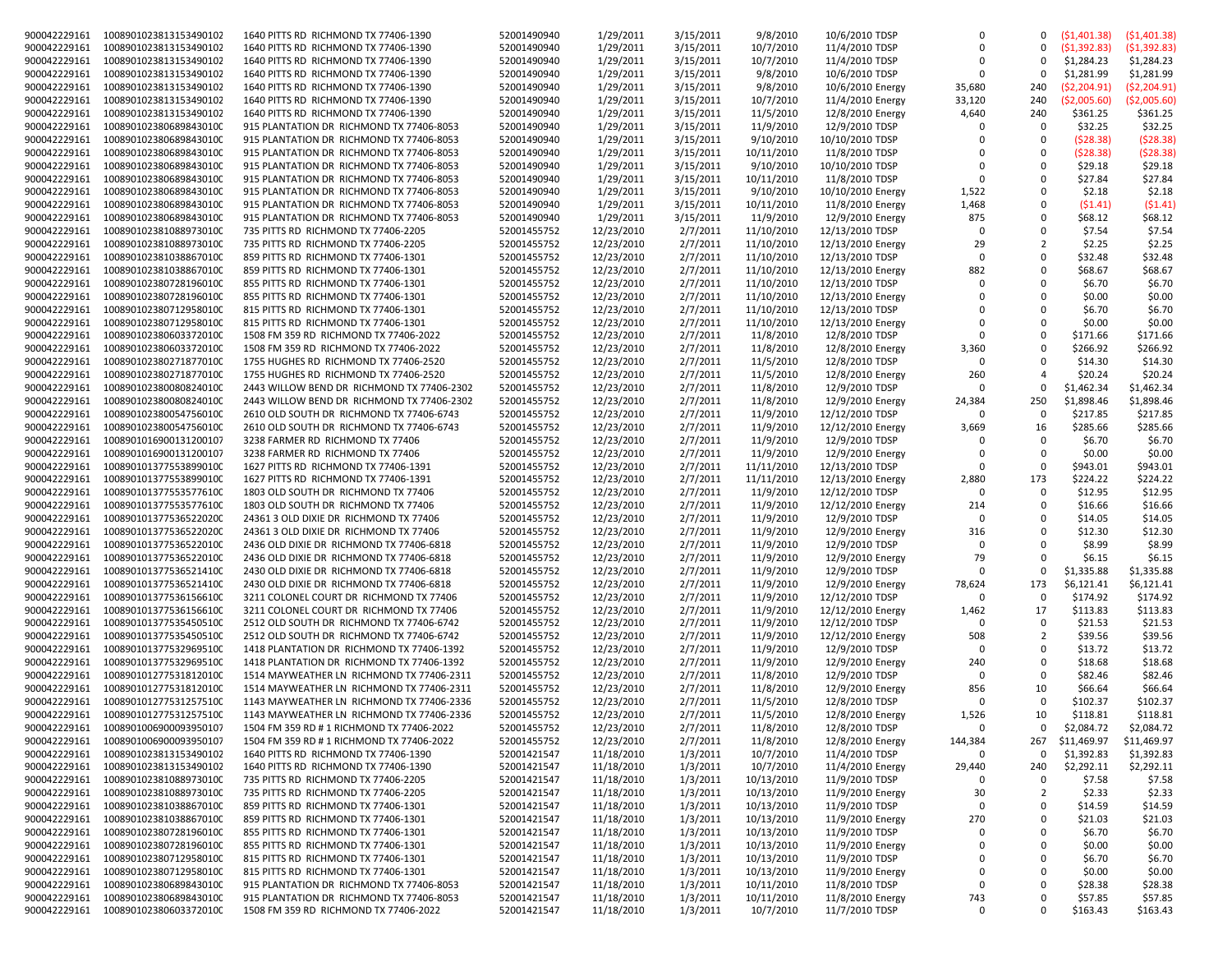| 900042229161 | 1008901023806033720100              | 1508 FM 359 RD RICHMOND TX 77406-2022      | 52001421547 | 11/18/2010 | 1/3/2011  | 10/7/2010  | 11/7/2010 Energy  | 1,920        |                | \$152.53    | \$152.53    |
|--------------|-------------------------------------|--------------------------------------------|-------------|------------|-----------|------------|-------------------|--------------|----------------|-------------|-------------|
| 900042229161 | 1008901023802718770100              | 1755 HUGHES RD RICHMOND TX 77406-2520      | 52001421547 | 11/18/2010 | 1/3/2011  | 10/7/2010  | 11/4/2010 TDSP    | $\Omega$     | $\Omega$       | \$13.23     | \$13.23     |
| 900042229161 | 1008901023802718770100              | 1755 HUGHES RD RICHMOND TX 77406-2520      | 52001421547 | 11/18/2010 | 1/3/2011  | 10/7/2010  | 11/4/2010 Energy  | 224          | $\overline{4}$ | \$17.44     | \$17.44     |
| 900042229161 | 1008901023800808240100              | 2443 WILLOW BEND DR RICHMOND TX 77406-2302 | 52001421547 | 11/18/2010 | 1/3/2011  | 10/8/2010  | 11/7/2010 TDSP    | <sup>0</sup> | $\Omega$       | \$1,616.87  | \$1,616.87  |
| 900042229161 | 1008901023800808240100              | 2443 WILLOW BEND DR RICHMOND TX 77406-2302 | 52001421547 | 11/18/2010 | 1/3/2011  | 10/8/2010  | 11/7/2010 Energy  | 57,984       | 259            | \$4,514.45  | \$4,514.45  |
| 900042229161 | 1008901023800547560100              | 2610 OLD SOUTH DR RICHMOND TX 77406-6743   | 52001421547 | 11/18/2010 | 1/3/2011  | 10/8/2010  | 11/8/2010 TDSP    | $\Omega$     | $\Omega$       | \$242.61    | \$242.61    |
|              |                                     |                                            |             |            |           |            |                   |              |                |             |             |
| 900042229161 | 1008901023800547560100              | 2610 OLD SOUTH DR RICHMOND TX 77406-6743   | 52001421547 | 11/18/2010 | 1/3/2011  | 10/8/2010  | 11/8/2010 Energy  | 3,093        | 29             | \$240.81    | \$240.81    |
| 900042229161 | 1008901016900131200107              | 3238 FARMER RD RICHMOND TX 77406           | 52001421547 | 11/18/2010 | 1/3/2011  | 10/11/2010 | 11/8/2010 TDSP    |              | $\Omega$       | \$6.70      | \$6.70      |
| 900042229161 | 1008901016900131200107              | 3238 FARMER RD RICHMOND TX 77406           | 52001421547 | 11/18/2010 | 1/3/2011  | 10/11/2010 | 11/8/2010 Energy  |              | $\Omega$       | \$0.00      | \$0.00      |
| 900042229161 | 1008901013775538990100              | 1627 PITTS RD RICHMOND TX 77406-1391       | 52001421547 | 11/18/2010 | 1/3/2011  | 10/13/2010 | 11/10/2010 TDSP   | $\Omega$     | $\Omega$       | \$412.13    | \$412.13    |
| 900042229161 | 1008901013775538990100              | 1627 PITTS RD RICHMOND TX 77406-1391       | 52001421547 | 11/18/2010 | 1/3/2011  | 10/13/2010 | 11/10/2010 Energy | 1,920        | 58             | \$149.49    | \$149.49    |
| 900042229161 | 1008901013775535776100              | 1803 OLD SOUTH DR RICHMOND TX 77406        | 52001421547 | 11/18/2010 | 1/3/2011  | 10/8/2010  | 11/8/2010 TDSP    | $\Omega$     | $\Omega$       | \$12.27     | \$12.27     |
|              |                                     |                                            |             |            |           |            |                   |              |                |             |             |
| 900042229161 | 1008901013775535776100              | 1803 OLD SOUTH DR RICHMOND TX 77406        | 52001421547 | 11/18/2010 | 1/3/2011  | 10/8/2010  | 11/8/2010 Energy  | 191          | $\Omega$       | \$14.87     | \$14.87     |
| 900042229161 | 1008901013775365220200              | 24361 3 OLD DIXIE DR RICHMOND TX 77406     | 52001421547 | 11/18/2010 | 1/3/2011  | 10/11/2010 | 11/8/2010 TDSP    | $\Omega$     | $\Omega$       | \$14.04     | \$14.04     |
| 900042229161 | 1008901013775365220200              | 24361 3 OLD DIXIE DR RICHMOND TX 77406     | 52001421547 | 11/18/2010 | 1/3/2011  | 10/11/2010 | 11/8/2010 Energy  | 316          | $\Omega$       | \$12.30     | \$12.30     |
| 900042229161 | 1008901013775365220100              | 2436 OLD DIXIE DR RICHMOND TX 77406-6818   | 52001421547 | 11/18/2010 | 1/3/2011  | 10/11/2010 | 11/8/2010 TDSP    | $\Omega$     | $\Omega$       | \$9.55      | \$9.55      |
| 900042229161 | 1008901013775365220100              | 2436 OLD DIXIE DR RICHMOND TX 77406-6818   | 52001421547 | 11/18/2010 | 1/3/2011  | 10/11/2010 | 11/8/2010 Energy  | 98           | $\Omega$       | \$7.63      | \$7.63      |
| 900042229161 | 1008901013775365214100              | 2430 OLD DIXIE DR RICHMOND TX 77406-6818   | 52001421547 | 11/18/2010 | 1/3/2011  | 10/11/2010 | 11/8/2010 TDSP    | $\Omega$     | $\Omega$       | \$1,267.90  | \$1,267.90  |
|              |                                     |                                            |             |            |           |            |                   |              |                |             |             |
| 900042229161 | 1008901013775365214100              | 2430 OLD DIXIE DR RICHMOND TX 77406-6818   | 52001421547 | 11/18/2010 | 1/3/2011  | 10/11/2010 | 11/8/2010 Energy  | 56,736       | 187            | \$4,417.29  | \$4,417.29  |
| 900042229161 | 1008901013775361566100              | 3211 COLONEL COURT DR RICHMOND TX 77406    | 52001421547 | 11/18/2010 | 1/3/2011  | 10/8/2010  | 11/8/2010 TDSP    | $\Omega$     | $\Omega$       | \$246.62    | \$246.62    |
| 900042229161 | 1008901013775361566100              | 3211 COLONEL COURT DR RICHMOND TX 77406    | 52001421547 | 11/18/2010 | 1/3/2011  | 10/8/2010  | 11/8/2010 Energy  | 1,348        | 42             | \$104.96    | \$104.96    |
| 900042229161 | 1008901013775354505100              | 2512 OLD SOUTH DR RICHMOND TX 77406-6742   | 52001421547 | 11/18/2010 | 1/3/2011  | 10/8/2010  | 11/8/2010 TDSP    | $\Omega$     | $\Omega$       | \$19.09     | \$19.09     |
| 900042229161 | 1008901013775354505100              | 2512 OLD SOUTH DR RICHMOND TX 77406-6742   | 52001421547 | 11/18/2010 | 1/3/2011  | 10/8/2010  | 11/8/2010 Energy  | 425          | 3              | \$33.09     | \$33.09     |
| 900042229161 | 1008901013775329695100              | 1418 PLANTATION DR RICHMOND TX 77406-1392  | 52001421547 | 11/18/2010 | 1/3/2011  | 10/8/2010  | 11/8/2010 TDSP    | $\Omega$     | $\Omega$       | \$13.71     | \$13.71     |
|              |                                     |                                            |             |            |           |            |                   |              |                |             |             |
| 900042229161 | 1008901013775329695100              | 1418 PLANTATION DR RICHMOND TX 77406-1392  | 52001421547 | 11/18/2010 | 1/3/2011  | 10/8/2010  | 11/8/2010 Energy  | 240          | $\Omega$       | \$18.68     | \$18.68     |
| 900042229161 | 1008901012775318120100              | 1514 MAYWEATHER LN RICHMOND TX 77406-2311  | 52001421547 | 11/18/2010 | 1/3/2011  | 10/8/2010  | 11/7/2010 TDSP    | $\Omega$     | $\Omega$       | \$96.63     | \$96.63     |
| 900042229161 | 1008901012775318120100              | 1514 MAYWEATHER LN RICHMOND TX 77406-2311  | 52001421547 | 11/18/2010 | 1/3/2011  | 10/8/2010  | 11/7/2010 Energy  | 803          | 13             | \$62.51     | \$62.51     |
| 900042229161 | 1008901012775312575100              | 1143 MAYWEATHER LN RICHMOND TX 77406-2336  | 52001421547 | 11/18/2010 | 1/3/2011  | 10/5/2010  | 11/4/2010 TDSP    | $\Omega$     | $\Omega$       | \$105.28    | \$105.28    |
| 900042229161 | 1008901012775312575100              | 1143 MAYWEATHER LN RICHMOND TX 77406-2336  | 52001421547 | 11/18/2010 | 1/3/2011  | 10/5/2010  | 11/4/2010 Energy  | 2,607        | 8              | \$202.97    | \$202.97    |
| 900042229161 | 1008901006900093950107              | 1504 FM 359 RD # 1 RICHMOND TX 77406-2022  | 52001421547 | 11/18/2010 | 1/3/2011  | 10/7/2010  | 11/7/2010 TDSP    | $\Omega$     | $\Omega$       | \$2,017.95  | \$2,017.95  |
|              |                                     |                                            |             |            |           |            |                   |              |                |             |             |
| 900042229161 | 1008901006900093950107              | 1504 FM 359 RD # 1 RICHMOND TX 77406-2022  | 52001421547 | 11/18/2010 | 1/3/2011  | 10/7/2010  | 11/7/2010 Energy  | 137,856      | 248            | \$10,951.38 | \$10,951.38 |
| 900042229161 | 1008901023813153490102              | 1640 PITTS RD RICHMOND TX 77406-1390       | 52001381570 | 10/20/2010 | 12/6/2010 | 9/8/2010   | 10/6/2010 TDSP    | $\Omega$     |                | \$1,401.38  | \$1,401.38  |
| 900042229161 | 1008901023813153490102              | 1640 PITTS RD RICHMOND TX 77406-1390       | 52001381570 | 10/20/2010 | 12/6/2010 | 9/8/2010   | 10/6/2010 Energy  | 32,000       | 240            | \$2,491.42  | \$2,491.42  |
| 900042229161 | 1008901023810889730100              | 735 PITTS RD RICHMOND TX 77406-2205        | 52001381570 | 10/20/2010 | 12/6/2010 | 9/14/2010  | 10/12/2010 TDSP   | $\Omega$     | $\Omega$       | \$8.47      | \$8.47      |
| 900042229161 | 1008901023810889730100              | 735 PITTS RD RICHMOND TX 77406-2205        | 52001381570 | 10/20/2010 | 12/6/2010 | 9/14/2010  | 10/12/2010 Energy | 61           | 2              | \$4.75      | \$4.75      |
| 900042229161 | 1008901023810388670100              | 859 PITTS RD RICHMOND TX 77406-1301        | 52001381570 | 10/20/2010 | 12/6/2010 | 9/14/2010  | 10/12/2010 TDSP   | $\Omega$     | $\Omega$       | \$21.34     | \$21.34     |
| 900042229161 | 1008901023810388670100              | 859 PITTS RD RICHMOND TX 77406-1301        | 52001381570 | 10/20/2010 | 12/6/2010 | 9/14/2010  | 10/12/2010 Energy | 504          | $\Omega$       | \$39.24     | \$39.24     |
| 900042229161 | 1008901023807281960100              | 855 PITTS RD RICHMOND TX 77406-1301        | 52001381570 | 10/20/2010 | 12/6/2010 | 9/14/2010  | 10/12/2010 TDSP   |              | $\Omega$       | \$6.70      | \$6.70      |
|              |                                     |                                            |             |            |           |            |                   |              | $\Omega$       |             |             |
| 900042229161 | 1008901023807281960100              | 855 PITTS RD RICHMOND TX 77406-1301        | 52001381570 | 10/20/2010 | 12/6/2010 | 9/14/2010  | 10/12/2010 Energy | $\Omega$     |                | \$0.00      | \$0.00      |
| 900042229161 | 1008901023807129580100              | 815 PITTS RD RICHMOND TX 77406-1301        | 52001381570 | 10/20/2010 | 12/6/2010 | 9/14/2010  | 10/12/2010 TDSP   | $\Omega$     | $\Omega$       | \$6.70      | \$6.70      |
| 900042229161 | 1008901023807129580100              | 815 PITTS RD RICHMOND TX 77406-1301        | 52001381570 | 10/20/2010 | 12/6/2010 | 9/14/2010  | 10/12/2010 Energy | $\Omega$     | $\Omega$       | \$0.00      | \$0.00      |
| 900042229161 | 1008901023806898430100              | 915 PLANTATION DR RICHMOND TX 77406-8053   | 52001381570 | 10/20/2010 | 12/6/2010 | 9/10/2010  | 10/10/2010 TDSP   | $\Omega$     | $\Omega$       | \$28.38     | \$28.38     |
| 900042229161 | 1008901023806898430100              | 915 PLANTATION DR RICHMOND TX 77406-8053   | 52001381570 | 10/20/2010 | 12/6/2010 | 9/10/2010  | 10/10/2010 Energy | 747          | $\Omega$       | \$58.16     | \$58.16     |
| 900042229161 | 1008901023806033720100              | 1508 FM 359 RD RICHMOND TX 77406-2022      | 52001381570 | 10/20/2010 | 12/6/2010 | 9/9/2010   | 10/6/2010 TDSP    | $\Omega$     | $\Omega$       | \$171.18    | \$171.18    |
| 900042229161 | 1008901023806033720100              | 1508 FM 359 RD RICHMOND TX 77406-2022      | 52001381570 | 10/20/2010 | 12/6/2010 | 9/9/2010   | 10/6/2010 Energy  | 3,360        | $\Omega$       | \$266.92    | \$266.92    |
|              |                                     |                                            |             |            |           |            |                   | $\Omega$     | $\Omega$       |             |             |
| 900042229161 | 1008901023802718770100              | 1755 HUGHES RD RICHMOND TX 77406-2520      | 52001381570 | 10/20/2010 | 12/6/2010 | 9/8/2010   | 10/6/2010 TDSP    |              |                | \$13.61     | \$13.61     |
| 900042229161 | 1008901023802718770100              | 1755 HUGHES RD RICHMOND TX 77406-2520      | 52001381570 | 10/20/2010 | 12/6/2010 | 9/8/2010   | 10/6/2010 Energy  | 238          | 6              | \$18.53     | \$18.53     |
| 900042229161 | 1008901023800808240100              | 2443 WILLOW BEND DR RICHMOND TX 77406-2302 | 52001381570 | 10/20/2010 | 12/6/2010 | 9/10/2010  | 10/7/2010 TDSP    | $\Omega$     | $\Omega$       | \$1,666.37  | \$1,666.37  |
| 900042229161 | 1008901023800808240100              | 2443 WILLOW BEND DR RICHMOND TX 77406-2302 | 52001381570 | 10/20/2010 | 12/6/2010 | 9/10/2010  | 10/7/2010 Energy  | 24,960       | 298            | \$1,943.31  | \$1,943.31  |
| 900042229161 | 1008901023800547560100              | 2610 OLD SOUTH DR RICHMOND TX 77406-6743   | 52001381570 | 10/20/2010 | 12/6/2010 | 9/13/2010  | 10/7/2010 TDSP    | $\Omega$     | $\Omega$       | \$270.57    | \$270.57    |
| 900042229161 | 1008901023800547560100              | 2610 OLD SOUTH DR RICHMOND TX 77406-6743   | 52001381570 | 10/20/2010 | 12/6/2010 | 9/13/2010  | 10/7/2010 Energy  | 2,333        | 46             | \$181.64    | \$181.64    |
| 900042229161 | 1008901016900131200107              | 3238 FARMER RD RICHMOND TX 77406           | 52001381570 | 10/20/2010 | 12/6/2010 | 9/10/2010  | 10/10/2010 TDSP   | <sup>0</sup> | $\Omega$       | \$6.70      | \$6.70      |
|              |                                     |                                            |             |            |           |            |                   |              | $\Omega$       |             |             |
| 900042229161 | 1008901016900131200107              | 3238 FARMER RD RICHMOND TX 77406           | 52001381570 | 10/20/2010 | 12/6/2010 | 9/10/2010  | 10/10/2010 Energy | $\Omega$     |                | \$0.00      | \$0.00      |
| 900042229161 | 1008901013775538990100              | 1627 PITTS RD RICHMOND TX 77406-1391       | 52001381570 | 10/20/2010 | 12/6/2010 | 9/14/2010  | 10/12/2010 TDSP   | 0            | 0              | \$812.02    | \$812.02    |
|              | 900042229161 1008901013775538990100 | 1627 PITTS RD RICHMOND TX 77406-1391       | 52001381570 | 10/20/2010 | 12/6/2010 | 9/14/2010  | 10/12/2010 Energy | 3,072        | 58             | \$239.18    | \$239.18    |
| 900042229161 | 1008901013775535776100              | 1803 OLD SOUTH DR RICHMOND TX 77406        | 52001381570 | 10/20/2010 | 12/6/2010 | 9/13/2010  | 10/7/2010 TDSP    | 0            | 0              | \$11.11     | \$11.11     |
| 900042229161 | 1008901013775535776100              | 1803 OLD SOUTH DR RICHMOND TX 77406        | 52001381570 | 10/20/2010 | 12/6/2010 | 9/13/2010  | 10/7/2010 Energy  | 152          | $\mathbf 0$    | \$11.83     | \$11.83     |
| 900042229161 | 1008901013775365220200              | 24361 3 OLD DIXIE DR RICHMOND TX 77406     | 52001381570 | 10/20/2010 | 12/6/2010 | 9/10/2010  | 10/10/2010 TDSP   | $\mathbf 0$  | $\mathbf 0$    | \$13.92     | \$13.92     |
|              |                                     |                                            | 52001381570 | 10/20/2010 |           |            |                   |              | $\mathbf 0$    |             |             |
| 900042229161 | 1008901013775365220200              | 24361 3 OLD DIXIE DR RICHMOND TX 77406     |             |            | 12/6/2010 | 9/10/2010  | 10/10/2010 Energy | 316          |                | \$12.30     | \$12.30     |
| 900042229161 | 1008901013775365220100              | 2436 OLD DIXIE DR RICHMOND TX 77406-6818   | 52001381570 | 10/20/2010 | 12/6/2010 | 9/10/2010  | 10/10/2010 TDSP   | $\mathbf 0$  | $\mathbf 0$    | \$10.60     | \$10.60     |
| 900042229161 | 1008901013775365220100              | 2436 OLD DIXIE DR RICHMOND TX 77406-6818   | 52001381570 | 10/20/2010 | 12/6/2010 | 9/10/2010  | 10/10/2010 Energy | 134          | $\mathbf 0$    | \$10.44     | \$10.44     |
| 900042229161 | 1008901013775365214100              | 2430 OLD DIXIE DR RICHMOND TX 77406-6818   | 52001381570 | 10/20/2010 | 12/6/2010 | 9/10/2010  | 10/10/2010 TDSP   | $\Omega$     | $\mathbf 0$    | \$1,527.72  | \$1,527.72  |
| 900042229161 | 1008901013775365214100              | 2430 OLD DIXIE DR RICHMOND TX 77406-6818   | 52001381570 | 10/20/2010 | 12/6/2010 | 9/10/2010  | 10/10/2010 Energy | 74,016       | 230            | \$5,762.65  | \$5,762.65  |
| 900042229161 | 1008901013775361566100              | 3211 COLONEL COURT DR RICHMOND TX 77406    | 52001381570 | 10/20/2010 | 12/6/2010 | 9/13/2010  | 10/7/2010 TDSP    | $\Omega$     | $\mathbf 0$    | \$172.60    | \$172.60    |
| 900042229161 | 1008901013775361566100              | 3211 COLONEL COURT DR RICHMOND TX 77406    | 52001381570 | 10/20/2010 | 12/6/2010 | 9/13/2010  | 10/7/2010 Energy  | 1,022        | 24             | \$79.57     | \$79.57     |
| 900042229161 | 1008901013775354505100              | 2512 OLD SOUTH DR RICHMOND TX 77406-6742   | 52001381570 | 10/20/2010 | 12/6/2010 | 9/13/2010  | 10/7/2010 TDSP    | 0            | 0              | \$16.91     | \$16.91     |
| 900042229161 | 1008901013775354505100              | 2512 OLD SOUTH DR RICHMOND TX 77406-6742   | 52001381570 | 10/20/2010 | 12/6/2010 | 9/13/2010  | 10/7/2010 Energy  | 352          | 9              | \$27.41     | \$27.41     |
| 900042229161 |                                     |                                            |             |            |           |            | 10/7/2010 TDSP    |              | 0              | \$13.95     | \$13.95     |
|              | 1008901013775329695100              | 1418 PLANTATION DR RICHMOND TX 77406-1392  | 52001381570 | 10/20/2010 | 12/6/2010 | 9/10/2010  |                   | 0            |                |             |             |